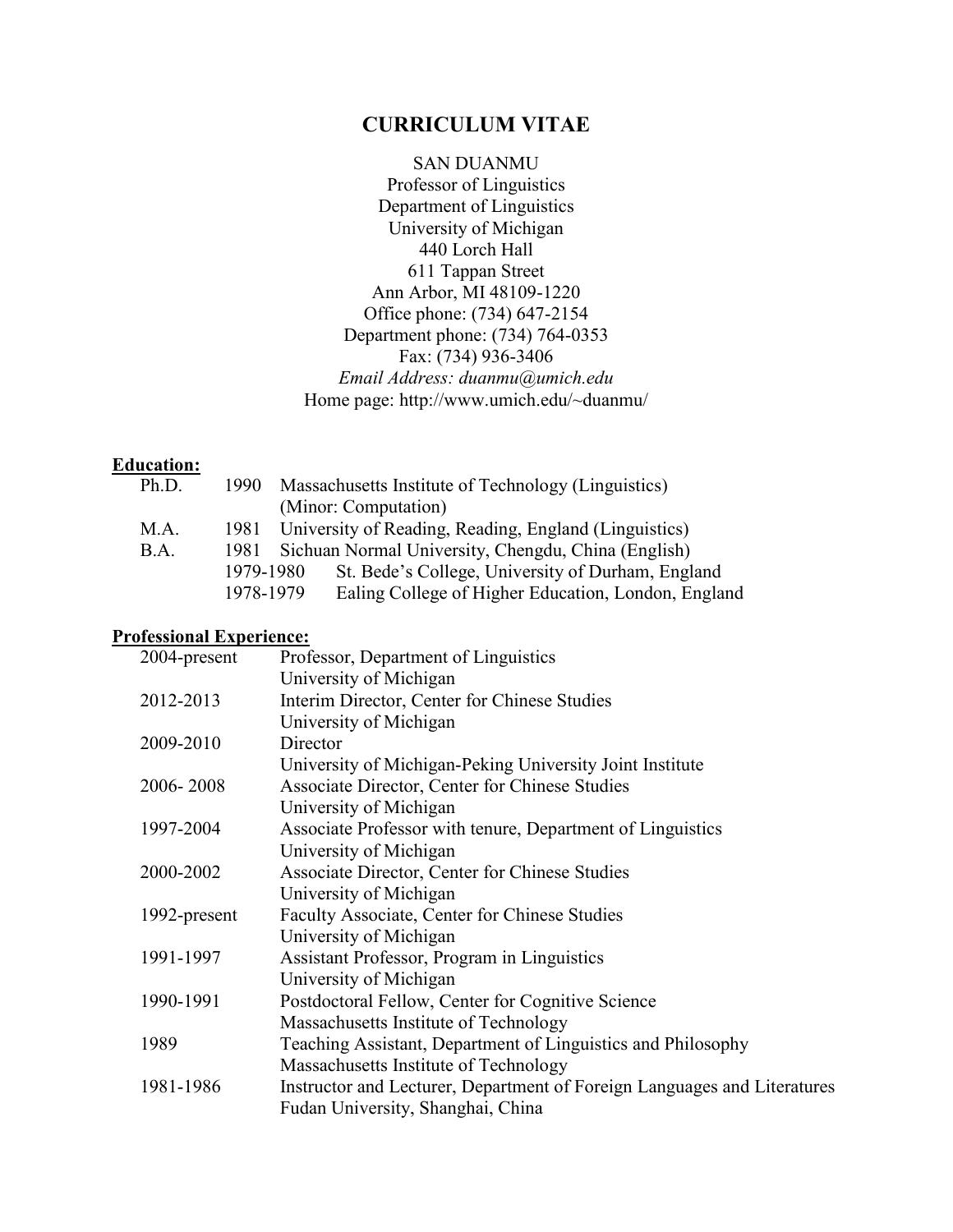#### **Publications -** *Journal articles:*

- Chen, Changyong, and San Duanmu [陈昌勇、端木三]. 2016. 双音节复合词内部语素的词类 标注和统计分析 [Part-of-Speech annotation of morphemes in disyllabic compounds in modern Chinese].《汉语学习》 [*Studies of Chinese*] 2016.1: 30-41.
- Yi, Li, and San Duanmu. 2015. Phonemes, features, and syllables: converting onset and rime inventories to consonants and vowels. *Language and Linguistics* 16.6: 819–842.
- Qi, Feng, and San Duanmu (祁峰、端木三). 2015. 定中式形名组合词长搭配的量化研究[A quantitative study of word length preferences in AN nominal units]. 《语言教学与研究》 [*Language Teaching and Linguistic Studies*], 2015.5: 83-91.
- Duanmu, S., 2014, "重音理论及汉语重音现象" [Metrical phonology and metrical properties in Chinese]. *Journal of Contemporary Linguistics* 16.3: 288-302.
- Huang, Lijun, and San Duanmu. 2013. "现代汉语词长弹性的量化研究" [A quantitative study of elastic word length in Modern Chinese]. *Linguistic Sciences*. 12.1: 8-16.
- Duanmu, S., 2012, "Word-length preferences in Chinese: a corpus study." *Journal of East Asian Linguistics* 21.1: 89-114.
- Duanmu, S., 2007, "重音, 信息, 和语言的分类 [Stress, information, and language typology]." *Yuyan Kexie [Linguistic Sciences]* 6.5: 3-16.
- Duanmu, S., H.-Y. Kim, and N. Stiennon, 2005, "Stress and syllable structure in English: approaches to phonological variations", *Taiwan Journal of Linguistics* 3.2: 45-77.
- Duanmu, S. and N. Stiennon, 2005, "Tonal requirements in Chinese regulated verse: a corpus study", *Taiwan Journal of Linguistics* 3.1: 1-31.
- Duanmu, S., 2004, "Tone and non-tone languages: An alternative to language typology and parameters." *Language and Linguistics*. 5.4: 891-924.
- Duanmu, S., 2004, "Left-headed feet and phrasal stress in Chinese." *Cahiers de Linguistique Asie Orientale* 33.1: 65-103.
- Duanmu, S. 2004, "A corpus study of Chinese regulated verse: phrasal stress and the analysis of variability." *Phonology* 21: 1-47.
- Kim, M.-R., and S. Duanmu, 2004. "Tense and lax stops in Korean." *Journal of East Asian Linguistics* 13: 59-104.
- Duanmu, S., 2002, "Two theories of onset clusters." *Chinese Phonology* 11 (Special issue: glides, syllable and tone): 97-120.
- Lu, B.-F., and S. Duanmu, 2002. "Rhythm and syntax in Chinese: A case study." *Journal of the Chinese Language Teachers Association* 37.2: 123-136.
- Duanmu, S., 2000. "Hanyu de jiezou [Prodosy in Chinese]." *Dangdai Yuyanxue* [Contemporary Linguistics] 4: 203-209.
- Duanmu, S., 1999. "Stress and the development of disyllabic words in Chinese," *Diachronica* XVI: 1.1-35.
- Duanmu, S., 1999. "Zhongyin lilun he Hanyu de ci chang xuanze [Metrical theory and word length choices in Chinese]", *Zhongguo Yuwen* 1999.4 (271): pp. 246-254.
- Duanmu, S., 1999, "Metrical Structure and Tone: Evidence from Mandarin and Shanghai", *Journal of East Asian Linguistics* 8: pp. 1-38
- Kim, M.-R. and S. Duanmu, 1999, The interaction between consonant types and tone: a tonogenesis effect in Chonnam Koran. *Korean Journal* 10.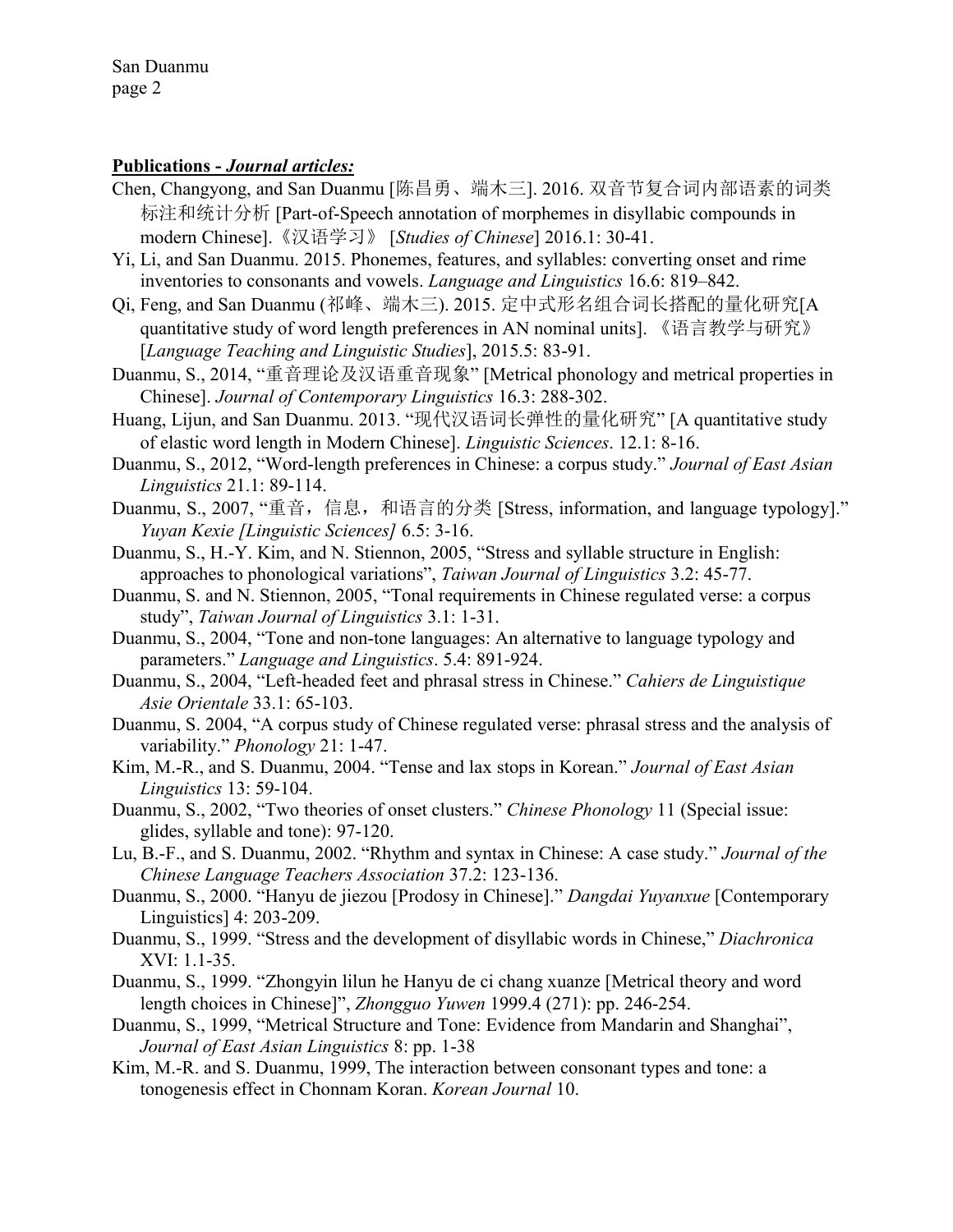page 3

- Duanmu, S., 1997, "Phonologically motivated word order movement: evidence from Chinese compounds," *Studies in Linguistic Sciences* 27.1: 49-73
- Duanmu, S., 1997, "Recursive constraint evaluation in Optimality Theory: evidence from cyclic compounds in Shanghai," *Natural Language and Linguistic Theory* 15: 465-507.
- Duanmu, S., 1997, "Cong Hanyu de zhongyin tan yuyan de gongxing yu texing [Language universals and language particulars: evidence from stress in Chinese]," *Zhongguo Yuyanxue Luncong* [Studies in Chinese Linguistics] 1: pp. 79-84.
- Duanmu, S., 1996. "Pre-juncture lengthening and foot binarity," *Studies in the Linguistic Sciences* 26.1/2: 95-115.
- Duanmu, S., 1995, "Metrical and tonal phonology of compounds in two Chinese dialects," *Language* 71.2: 225-259.
- Duanmu, S., 1994, "Against contour tone units," *Linguistic Inquiry* 25.4: 555-608.
- Duanmu, S., 1994, "Syllabic weight and syllabic duration: A correlation between phonology and phonetics," *Phonology* 11.1: 1-24.
- Duanmu, S., 1994, "The phonology of the glottal stop in Garo," *Linguistics of the Tibeto-Burman Area*, 17.2: 69-82.
- Duanmu, S., 1993, "Rime length, stress, and association domains," *Journal of East Asian Linguistics* 2.1: 1-44.
- Duanmu, S., 1992, "An autosegmental analysis of tone in four Tibetan languages," *Linguistics of the Tibeto-Burman Area* 15:1: 65-91.

# **Accepted, to appear:**

- Yan Dong, Shengli Feng, Duanmu, San, and Yingyue Zhang. 2016. A judgment study of length patterns in Chinese: prosody, last resort, and other factors. *Journal of Chinese Linguistics*.
- Duanmu, San, Yingyue Zhang, Yan Dong, and Yiwen Zhou [端木三、张瀛月、董岩、周逸雯 ]. 2016. 上海市常住人口的语言选择和语言使用度研究 [A Study of Language Choices and Language Use by Residents of Shanghai]. 《全球华语》[*Global Chinese*].
- Xue, Yahong, and San Duanmu [薛亚红、端木三]. 2015."的"字隐现语境及 2+2 形名组合 的出现率研究 [Hidden "de" in [AN] nominal structures and the frequency of 2+2 length combinations]. Submitted to 《语言科学》 *[Linguistic Sciences]*.

# **Publications -** *Books:*

Duanmu, S. 2016. *A theory of phonological features*. Oxford University Press.

- Duanmu, S. 2010. *Syllable Structure: The Limits of Variation.* Paperback edition. Oxford University Press.
- Duanmu, S. 2008. *Syllable Structure: The Limits of Variation.* Oxford University Press.
- Duanmu, S., 2007. *The Phonology of Standard Chinese*. 2<sup>nd</sup> edition. Oxford: Oxford University Press.
- Duanmu, S., 2005. The Phonology of Standard Chinese, Oxford. Translated into Korean by Iksang Eom, et al. 2<sup>nd</sup> edition. Seoul: Hankookmunhwasa Publishing Company.
- Duanmu, S., 2003. The Phonology of Standard Chinese, Oxford (2000). Translated into Korean by Ik-sang Eom, et al, preface by San Duanmu. Seoul: Hankookmunhwasa Publishing Company.
- Duanmu, S., 2002. *The Phonology of Standard Chinese*. Paperback edition. Oxford: Oxford University Press.
- Duanmu, S., 2000. *The Phonology of Standard Chinese*. Oxford: Oxford University Press.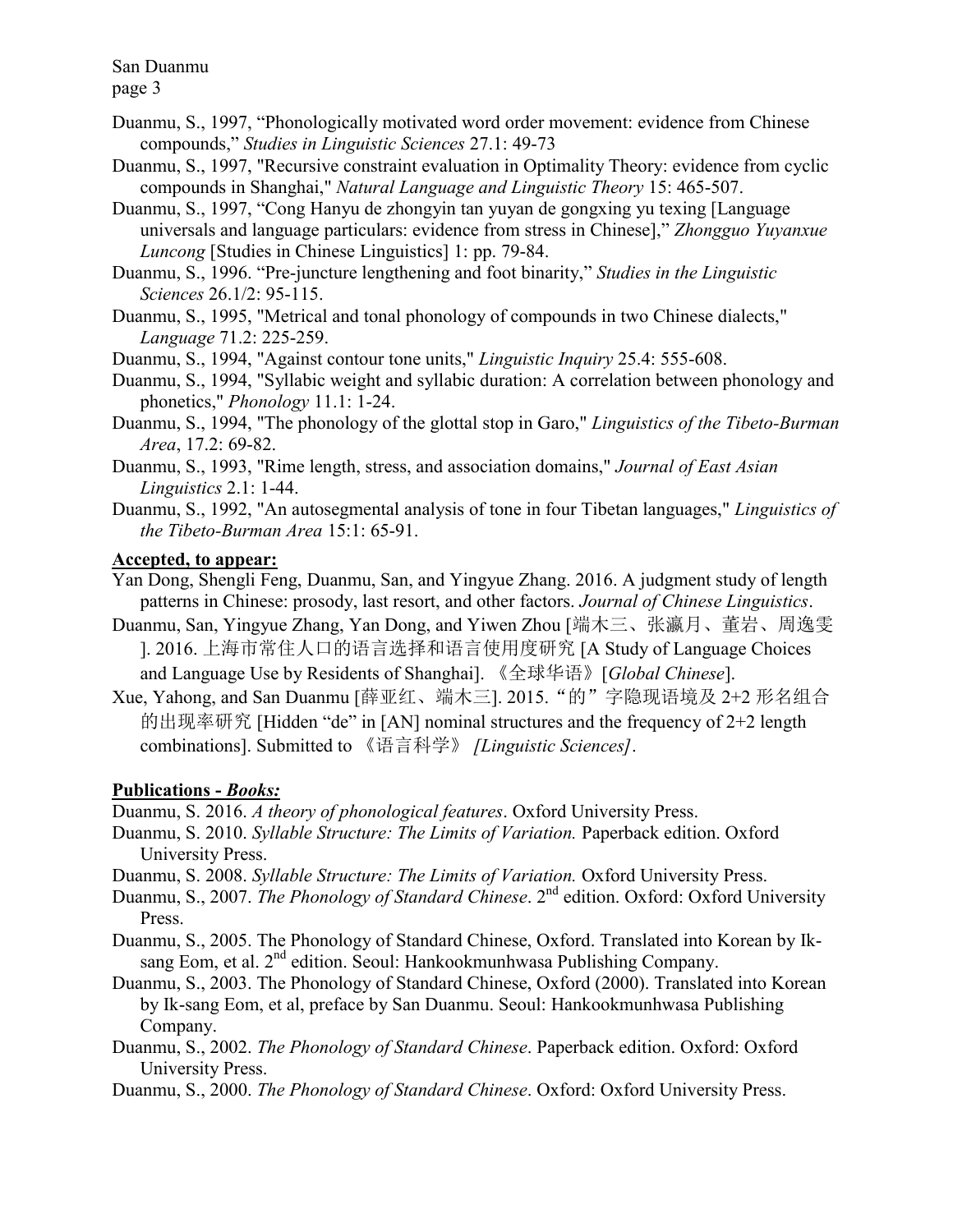#### **Accepted, to appear (status):**

Duanmu, S. 2016. *Yinjie he yinbu* [Foot and stress]. Beijing: Beijing University of Languages and Cultures Press. [Proofs sent early 2015]

#### **Publications –***Book reviews:*

Duanmu, S., 2010: Review of *Contemporary views on architecture and representation in phonology*, Eric Rainy & Charles Cairns (eds.), MIT Press, 2009. *Language* 82.2: 455-458.

- Duanmu, S., 2002, "Review of *The morphology of Chinese: A linguistic and cognitive approach* by Jerome L. Packard, Cambridge University Press." *Diachronica* 19.1: 188-198.
- Duanmu, S., 2001, "Matthew Y. Chen (2000) Tone sandhi: patterns across Chinese dialects. (Cambridge Studies in Linguistics 92.) Cambridge: Cambridge University Press." *Phonology* 18.2: 306-308.

#### **Publications -** *Book chapters:*

- Duanmu, San, and Yan Dong. 2016. Elastic Words in Chinese. *Routledge Encyclopedia of the Chinese Language*, ed. CHAN Sin-Wai 452-468. London and New York: Routledge.
- Duanmu, S., 2015. Onset and the Weight-Stress Principle in English. In 《梅祖麟教授八秩寿庆 学术论文集》[*Linguistic essays in honor of Professor Tsu-Lin Mei on his 80th birthday*], ed. HONG Bo, WU Fuxiang, and Chaofen SUN, 295-338. Beijing: Capital Normal University Press.
- Duanmu, San [端木三]. 2015. 《中国音系数据库》的构建及用途 [The Phonology Inventory Database of China: Its compilation and applications]. 《南方语言学》 [Linguistics of South China], ed. 甘于恩 [Yu-en Gan], 1-16. 广州: 暨南大学出版社 [Guangzhou: Jinan University Press].
- Duanmu, S., 2015. Contrast and vowel features. In *The Segment in Phonetics and Phonology*, ed. Eric Raimy and Charles E. Cairns. Malden, 218-235. MA & Oxford: Wiley-Blackwell.
- Duanmu, S., 2015. A study of elastic word length in monomorphemic nouns in Chinese: 'monosyllabic-only' nouns in the lexicon and in actual use [汉语单语素名词的词长弹性研 究:词典中和实际使用中的"只单不双"名词]. In *New explorations in Chinese prosodic grammar* [《汉语韵律语法新探》], ed. Shengli Feng (冯胜利), 4-21. Shanghai: Shanghai Zhongxi Shuju (上海: 中西书局).
- Duanmu, San, and Yan Dong. 2015. Homophone density and word length in Chinese. In *Capturing phonological shades within and across languages: inspirations from the Theoretical Phonology Conferences*, ed. Yuchau E. Hsiao and Lian-Hee Wee, 213-242. Newcastle upon Tyne: Cambridge Scholars Publishing.
- Duanmu, S., 2014. Twenty-one entries, including two 'synopsis articles' (one on *Metrics* and one on *Sonority*). In *Wörterbücher zur Sprach- und Kommunikationswissenschaft (WSK) Online*. Mouton de Gruyter. [http://www.degruyter.com/view/db/wsk.](http://www.degruyter.com/view/db/wsk) [Entries are: affix rule; alliteration; assonance; compound stress rule; Duke of York derivation; English stress rule; heptameter; ictus; intrinsic rule ordering; linear ordering hypothesis; main stress rule; **metrics** (synopsis); pentameter; quantitative meter; remiss;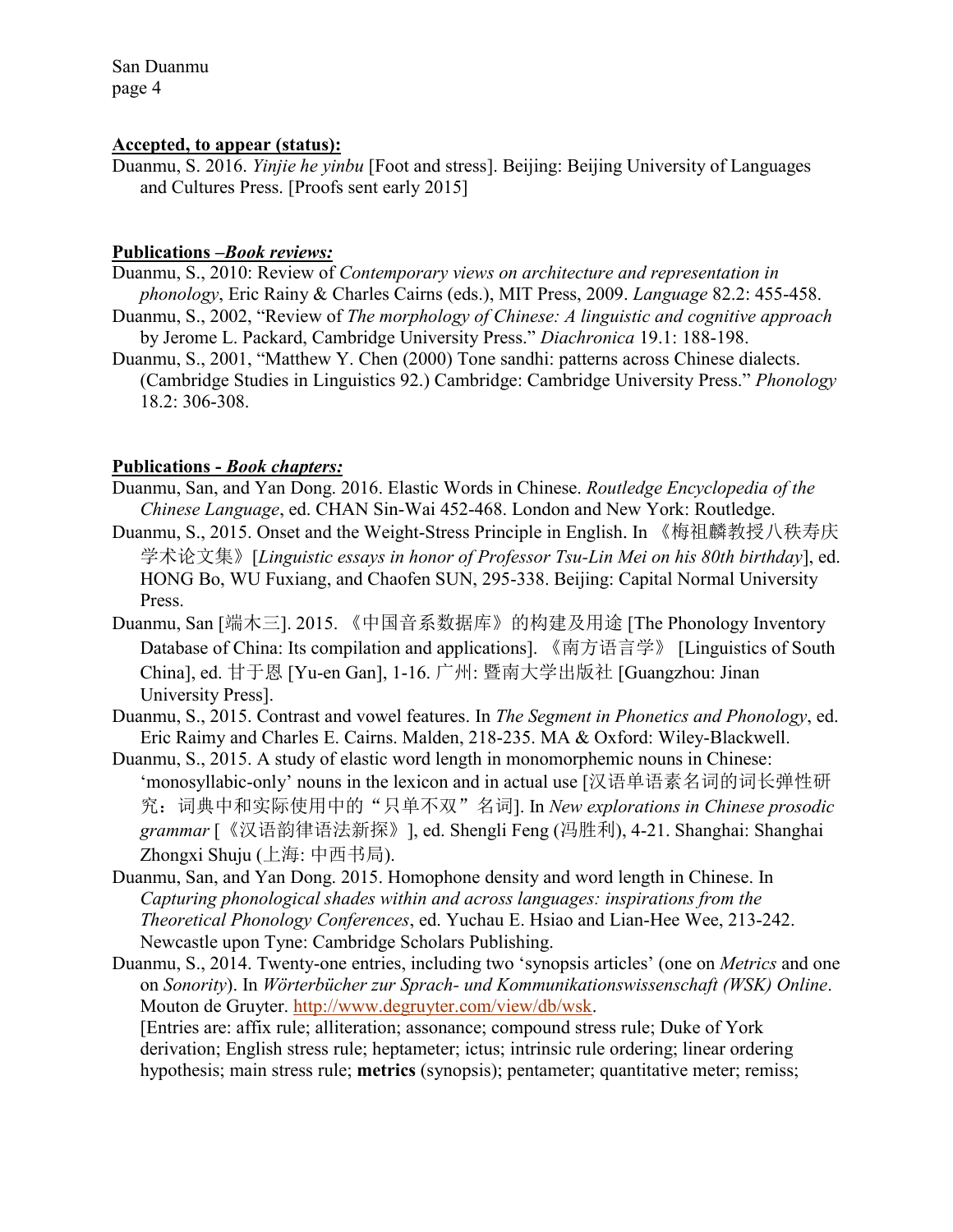page 5

**sonority** (synopsis); sonority plateau; sonority sequencing generalization; strength; syllable weight]

- Duanmu, S., 2014. Syllable structure and stress. In *The Handbook of Chinese Linguistics*, ed. C.- T. James Huang, Y. H. Audrey Li, and Andrew Simpson, 422-442. New Jersey: John Wiley & Sons.
- Duanmu, S., 2013. How many Chinese words have elastic length? In *Eastward flows the great river: Festschrift in honor of Prof. William S-Y. Wang on his 80th birthday*, ed. PENG Gang and SHI Feng, 1-14. Hong Kong: City University of Hong Kong Press.
- Duanmu, S., 2011, "Chinese syllable structure", in *The Blackwell Companion to Phonology*, volume 5, ed. Marc van Oostendorp, Colin Ewen, Elizabeth Hume, & Keren Rice, 2151- 2777. Malden, MA & Oxford: Wiley-Blackwell.
- Duanmu, S., 2011, "The CVX theory of syllable structure", in *Handbook of the Syllable*, ed. Charles Cairns and Eric Raimy, 99-127. Leiden and Boston: Brill.
- Duanmu, S., 2010, "Stress, information, and language typology." In *Yuyanxue Wenxuan [Linguistics in China]*, volume 1, ed. Feng SHI and Hongming ZHANG, 3-21. Beijing: Shijie Tushu Chuban Gongsi [World Book Press].
- Duanmu, S., 2009. 对立、特征、和发音动作 [Contrast, Features, and Articulatory Gestures]. In 《语言学论丛》 40: 120-153. Beijing: Peking University Press.
- Duanmu, S., 2008. The "spotty-data problem" and boundaries of grammar. In *Interfaces in Chinese Phonology: Festschrift in Honor of Matthew Y. Chen on his 70th Birthday*, ed. Yuchau E. Hsiao, Hui-Chuan Hsu, Lian-Hee Wee, and Dah-an Ho, 261-278. Taipei: Institute of Linguistics, Academia Sinica.
- Duanmu, S., 2006, "Chinese (Mandarin): phonology", *Encyclopedia of Language and Linguistics*, 2nd Edition, ed. by Keith Brown, 351-355. Oxford, UK: Elsevier Publishing House.
- Duanmu, S., 2005, "The tone-syntax interface in Chinese: some recent controversies," *Proceedings of the Symposium "Cross-Linguistic Studies of Tonal Phenomena, Historical Development, Tone-Syntax Interface, and Descriptive Studies", December 14-16, 2004*, ed. Shigeki Kaji. Research Institute for Languages and Cultures of Asia and Africa (ILCAA), Tokyo University of Foreign Studies, pp. 221-254.
- Duanmu, S., 2000, "Stress in Chinese", *Chinese Phonology in Generative Grammar*, edited by Debao Xu. New York: Academic Press, pp. 117-138.
- Duanmu, S., 2000, "Tone: An overview," *The First Glot International State-of-the-Article Book: The Latest in Linguistics*, edited by Lisa Lai-Shen Cheng and Rint Sybesma. Studies in Generative Grammar 48. Berlin: Mouton de Gruyter, pp. 251-286.
- Duanmu, S., 1999, "Alignment and the cycle are different," *The Derivational Residue in Phonological Optimality Theory*, eds. B. Herman and M. van Oostendorp. Amsterdam: John Benjamins, pp. 129-152.
- Duanmu, S., 1999, "Syllable structure in Chinese," *The Syllable: Views and Facts*, eds. H. van der Hulst, and N. Ritter. Studies in Generative Grammar 45. Berlin: Mouton de Gruyter, pp. 477-499.
- Duanmu, S., 1998, "Wordhood in Chinese," *New Approaches to Chinese Word Formation: Morphology, Phonology and the Lexicon in Modern and Ancient Chinese*, ed. J. Packard. Berlin: Mouton de Gruyter, pp.135-196.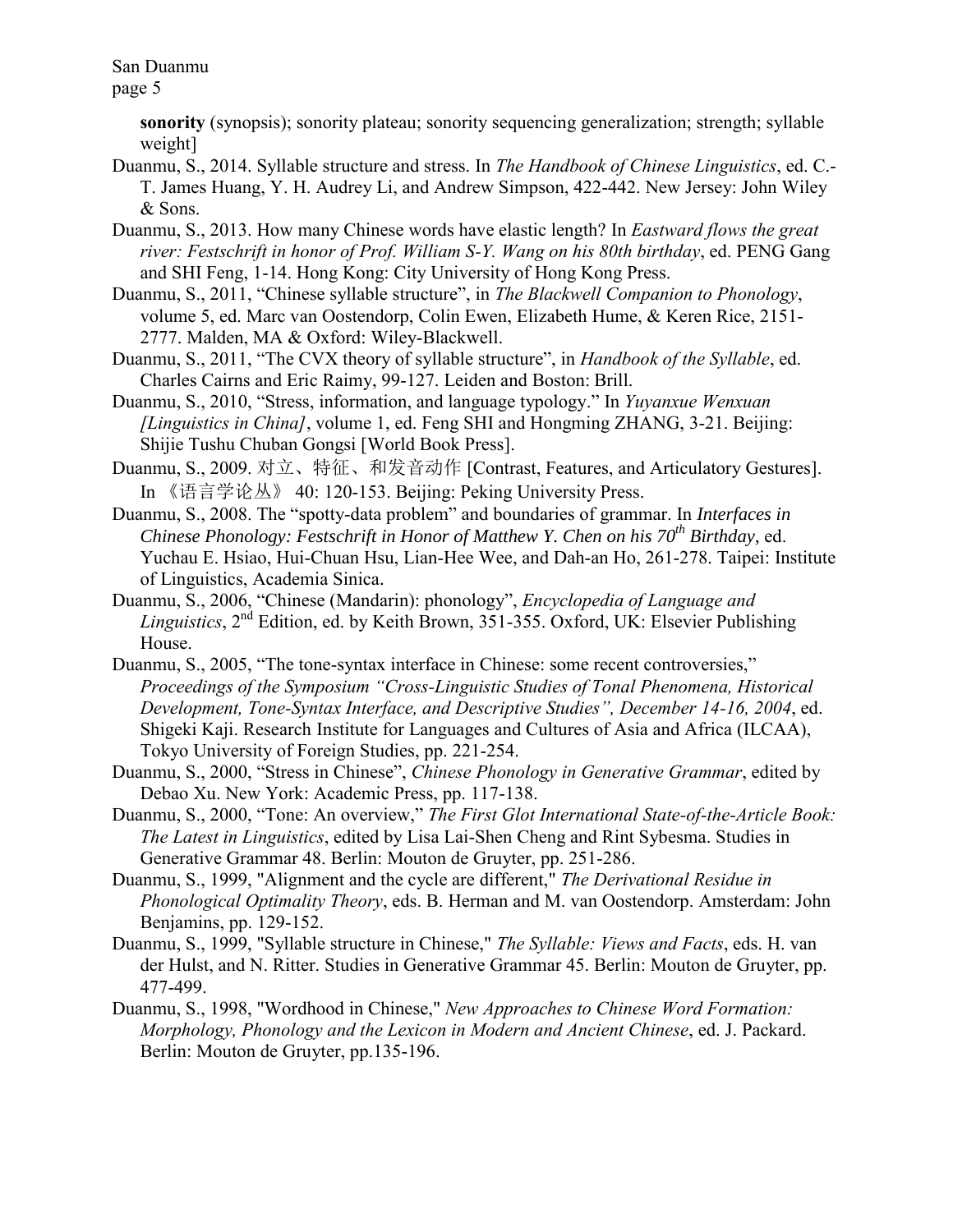## **Accepted, to appear (status):**

- Duanmu, S., 2014. Syllable and syllable structure in Chinese. In *Encyclopedia of Chinese Language and Linguistics*, ed. Wolfgang Behr, Gu Yueguo, Zev Handel, C.-T. James Huang, and Rint Sybesma. Leiden: Brill. (Proof sent September 2014)
- Duanmu, S., 2015. Wordhood in Chinese. In *Encyclopedia of Chinese Language and Linguistics*, ed. Wolfgang Behr, Gu Yueguo, Zev Handel, C.-T. James Huang, & Rint Sybesma. Leiden: Brill. (New version sent November 2015)
- Duanmu, San [端木三]. 2016. 从音系研究看语言的共性与任意性 [Universals and arbitrariness in language: a phonological perspective]. 《甲子学者治学谈——学术研究心 得和心路历程》 [Sixty-year-old scholars on scholarship—research reflections and life paths], ed. SHEN Yang, Shengli FENG, and Yafei Li. Beijing: Beijing Language and Culture University Press.
- Duanmu, S. 2016. The Revised Max Onset: syllabification and stress in English. To appear in Prosodic Studies: Challenges and Prospects, Hongming Zhang ed., XXX-XXX. Routledge

#### **Publications -** *Linguistic magazine:*

Duanmu, S., 1996, "Tone: an overview," *Glot International* vol. 2, Issue 4, 3-10, April 1996

#### **Publications –** *Special archive:*

Duanmu, S. and A. Sergay, 1999. "University of Michigan--Phonetics", the 1999 Innovation Collection, the Permanent Research Collection of Information Technology, the Smithsonian Institution.

#### **Publications –** *Working papers and conference proceedings:*

- Duanmu, San. 2007, "The spotty-data problem in phonology." *Proceedings of the Twentieth North American Conference on Chinese Linguistics*. University of Southern California Press.
- Duanmu, San. 2007, "A two-accent model of Japanese word prosody," *Toronto Working Papers in Linguistics* 28: 29–48.
- Duanmu, San. 2003, "The Syllable Phonology of Mandarin and Shanghai," *Proceedings of the Fifteenth North American Conference on Chinese Linguistics*, 86-102. University of Southern California Press.
- Duanmu, San. 2001, "Phonological features and onset clusters," *Proceedings of the 7th International and 19th National Conferences on Chinese Phonology*, ed. Yuchau Hsiao, 112- 124. Graduate Institute, National Chengchi University, Taipei.
- Kim, M.R. and S. Duanmu, 1998, "The correlation between onset voicing and tone: a tonogenesis effect in Chonnam Koran," *Proceedings of the 11th International Conference on Korean Linguistics*, ed. B.S. Park and H.S. James Yoon, 429-438. University of Hawaii.
- Duanmu, San. 1997, "On FOOT and tone," *Proceedings of the Ninth North American Conference on Chinese Linguistics* Volume 2, 71-87. University of Southern California Press.
- Duanmu, S. 1996, "Pre-juncture lengthening and foot binarity," *Proceedings of the Eighth North American Conference on Chinese Linguistics*. University of Southern California Press.
- Duanmu, S. in press, "Alignment and Cyclicity in Optimality Theory," *Proceedings of the Joint Meeting of the Fourth International Conference on Chinese Linguistics and Seventh North American Conference on Chinese Linguistics*. University of Southern California Press.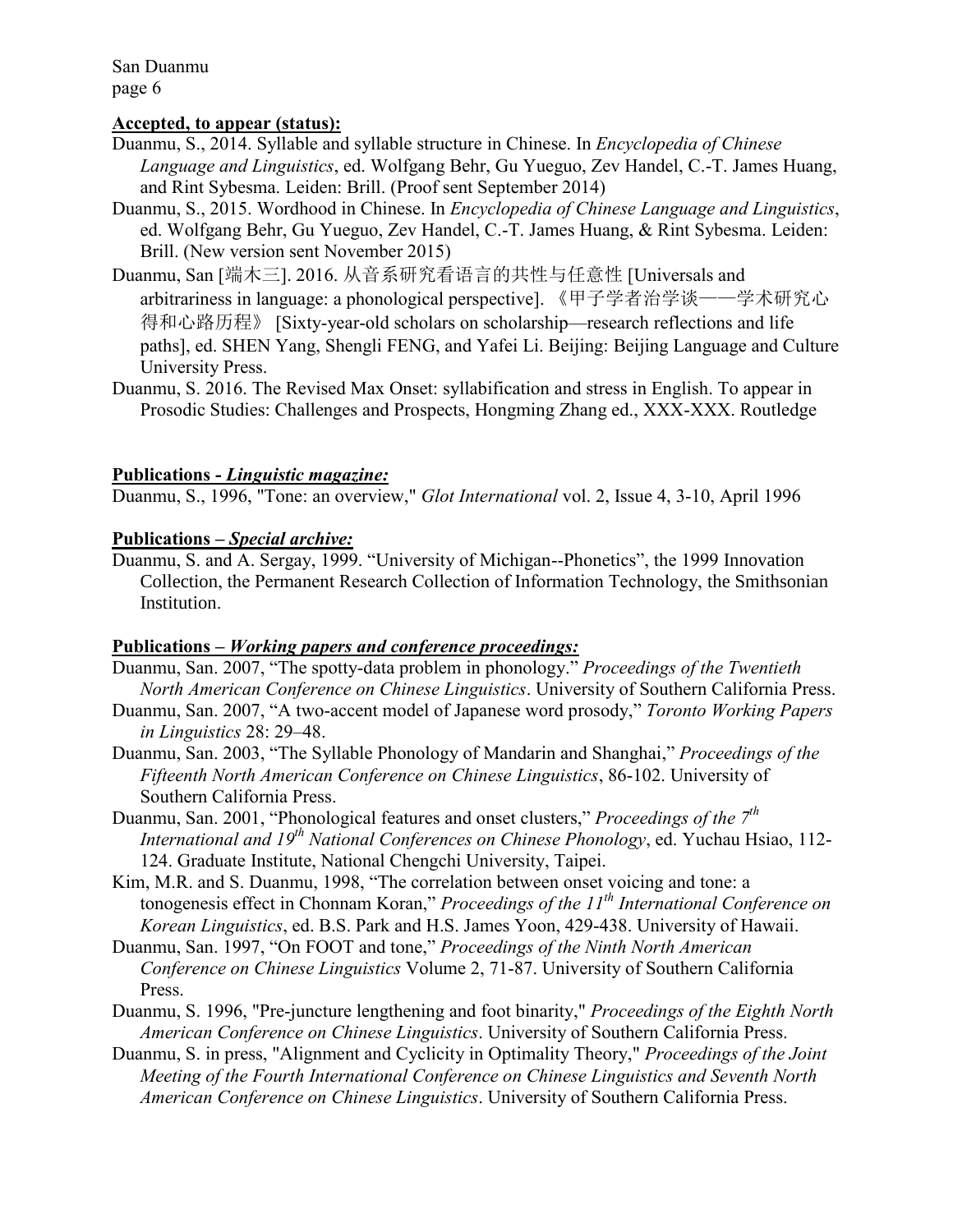Duanmu, S., 1992, "Re-examining contour tones in Chinese," *Proceedings of the Eighteenth Berkeley Linguistic Society, Special Session on the Typology of Tone Languages* pp. 80-91.

- Duanmu, S., 1992, "End-based theory, cyclic stress, and tonal domains," *Papers from the 28th Regional Meeting of the Chicago Linguistic Society*, v. 2, pp. 65-76.
- Duanmu, S., 1992, "A featural analysis of some onset-vowel interactions," *Papers from the First Annual Meeting of the Southeast Asian Linguistics Society 1991*, eds. M. Ratliff and E. Schiller, pp. 141-58. Arizona State University.
- Duanmu, S., 1991, "Stress and syntax-phonology mismatches," *Proceedings of the Tenth West Coast Conference on Formal Linguistics*, ed. D. Bates, 127-137. Stanford Linguistics Association.
- Duanmu, S., 1990, "Tonal patterns in Chinese regulated verses: Phonological rules or phonological constraints?" *MIT Working Papers in Linguistics 12: Students Conference in Linguistics 1990*, eds. T. Green, and S. Uziel, pp. 177-189.
- Duanmu, S., 1990, "On the fixed syllabic structures of Chinese languages," *Proceedings of the 1989 Western Conference on Linguistics*, California State University, Fresno.

## **Publications -** *Software development:*

Duanmu, San, Alex Sergay, Steve Burdick, and Brian Moses Hall, 1999. "Sounds of English." Duanmu, S. and Evans-Romaine, D., 1994, "The University of Michigan Phonetic Training Tools," University of Michigan.

## **Publications -** *Linguistic data:*

Duanmu, S., and Yiwen Zhou. 2010. "Shanghai language survey data." Ms., University of Michigan.

[Survey data of language use in Shanghai; 2,000 Shanghai residents surveyed n summer 2010, with 1,818 effective response forms]

Duanmu, S., Wakefield, G. H., Hsu, Y. P., Cristina, G., and Qiu, S. P., 1998, "Taiwanese Putonghua speech and transcript corpus (CD-ROM)," Philadelphia, PA: Linguistic Data Consortium, University of Pennsylvania.

# **In preparation (status):**

Duanmu, S., et al. 2016. "Phonology Inventory Database of China." University of Michigan. [A compilation of phonology inventories of languages/dialects in China, from published sources, especially those in Chinese. The current version has over 1,000 inventories, each with a complete list of onsets, rimes, and tones. Syllable inventories are being added.

# **Papers Presented and Invited Colloquia (co-authored papers are indicated):**

- June 16, 2016: *Language universals and particulars: perspectives from phonology [*从音系看语 言的共性与特性*]*. Jilin University, Changchun.
- June 15, 2016: *Elastic words in Chinese.* Northeast Normal University, Changchun.
- June 14, 2016: *A theory of phonological features*. Sichuan University.
- June 7, 2016: *Language universals and particulars: perspectives from phonology [*从音系看语 言的共性与特性*]*. Ludong University, Yantai.
- December 18, 2015: Universal and arbitrary properties in phonology. *Southwest University, Chongqing*.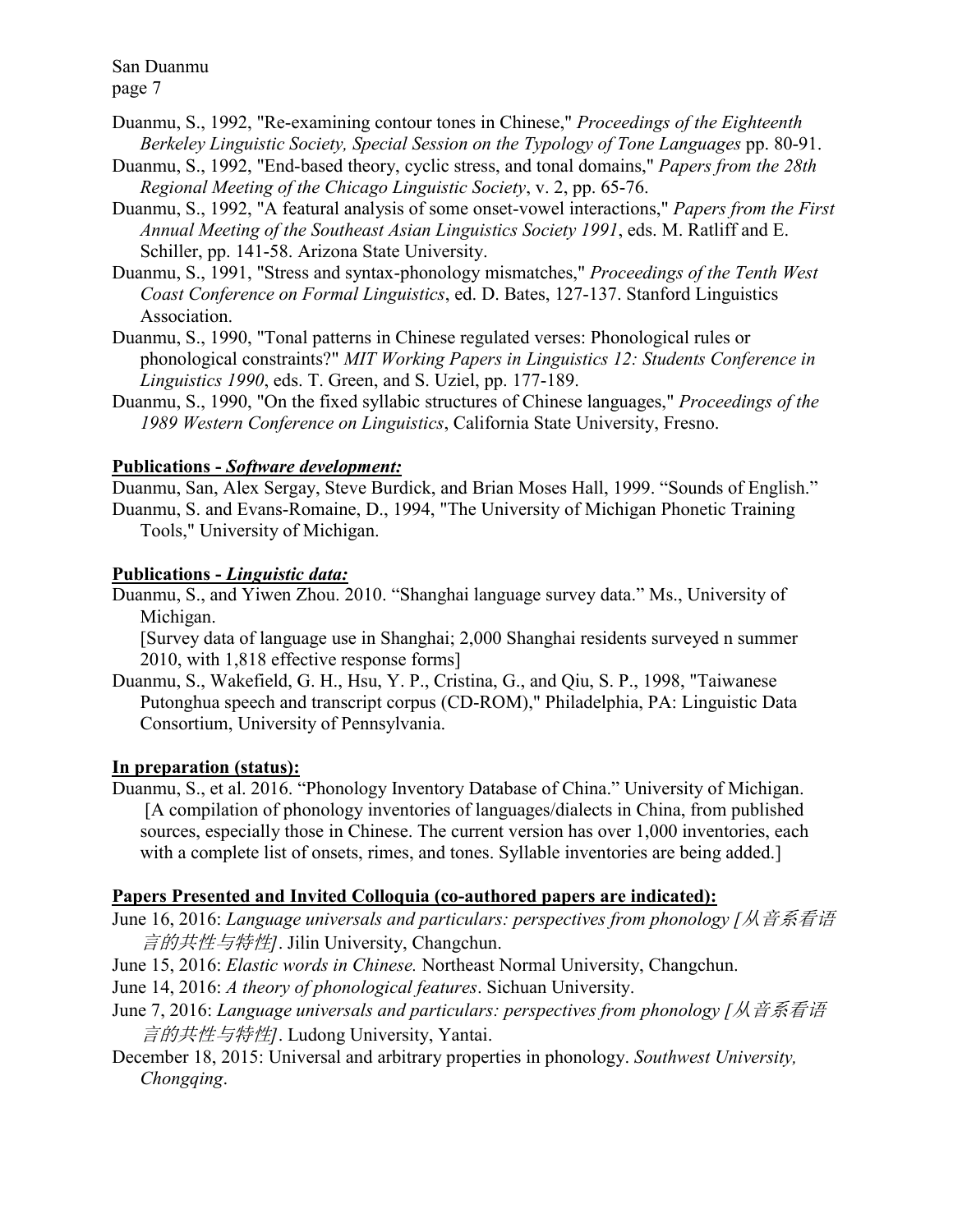page 8

- December 17, 2015: Universal and arbitrary properties in phonology. *Sichuan University of Foreign Studies, Chongqing*.
- December 17, 2015: A comparative study of English and Chinese lexicons. *Sichuan University of Foreign Studies, Chongqing*.
- November 6-8, 2015: Universal and arbitrary properties in phonology (keynote). *2nd International Conference on Chinese Prosodic Grammar (ICCPG-2), Chinese University of Hong Kong*.
- November 6, 2015: Rating L2 oral fluency: judge's L2 competence and audio lengths. *Yale-China Chinese Language Centre Academic Forum, The Chinese Un1vers1ty of Hong Kong [* 香港中文大學雅禮中國語文研習所學術研討會*]*.
- September, 2015: *The Phonology and Morpho-syntax of AN in Chinese*, *20th Mid-Continental Phonetics and Phonology Conference, Indiana University, Bloomington.*
- August 26-28, 2015. Language variation and language universals: perspective from phonology (keynote). *Hankuk University of Foreign Studies*, Seoul.
- August 26-28, 2015: A theory of phonological features (keynote), *The 23rd Annual Meeting of the International Association of Chinese Linguistics (IACL-23), Hanyang University, Seoul*.
- August 26-28, 2015 (Yan Dong & San Duanmu): The motivation of creating elastic words in Chinese: Prosody or homophone avoidance? Evidence from Middle Chinese, *The 23rd Annual Meeting of the International Association of Chinese Linguistics (IACL-23), Hanyang University, Seoul*.
- June 15-16, 2015: 语言描写的新方法 [A new approach to language documentation], *Nanjing University Advanced Forum on Linguistics [*南京大学语言学高峰学术论坛*] Nanjing University*.
- June 13-14, 2015: Syllabification and stress in English. *The First International Conference on Prosodic Studies (ICPS-1)*, Nankai University, Tianjin.
- June 10, 2015: Language-specific and language-universal properties: perspectives from phonology [从音系理论看语言的特性与共性], *College of Chinese and Literature, Sichuan Normal University, Chengdu*.
- June 4-11, 2015: Complex sounds, *The Fifth Symposium of Overseas Chinese Linguists [*第五届 海外中国语言学者论坛*], Jiangsu Normal University, Xuzhou and Chengdu*.
- May, 2015: The Phonology Inventory Database of China and its applications, *Tongji University, Shanghai*.
- April 3-5, 2015: The use of 'big data' in teaching Chinese phonology, *Special Panel on the Art of Teaching Chinese Linguistics to Undergrads in North America, the 27th North American Conference on Chinese Linguistics (NACCL-27), UCLA*.
- April 3-5, 2015 (Yan Dong & San Duanmu): Elastic word length in Old Chinese and Middle Chinese, *the 27th North American Conference on Chinese Linguistics (NACCL-27), UCLA*.
- April 3-5, 2015 (Changyong Chen & San Duanmu): The annotation and statistical analysis of the internal parts of speech of disyllabic compounds in Chinese [汉语双音节复合词词类组合标 注和统计分析], *the 27th North American Conference on Chinese Linguistics (NACCL-27), UCLA*.
- March, 2015: Phonological analysis and marginal syllables. *Phonetics and Phonology Group, University of Michigan, Ann Arbor*.
- December, 2014: Building a phonology inventory database of China. *Phonetics and Phonology Group, University of Michigan, Ann Arbor*.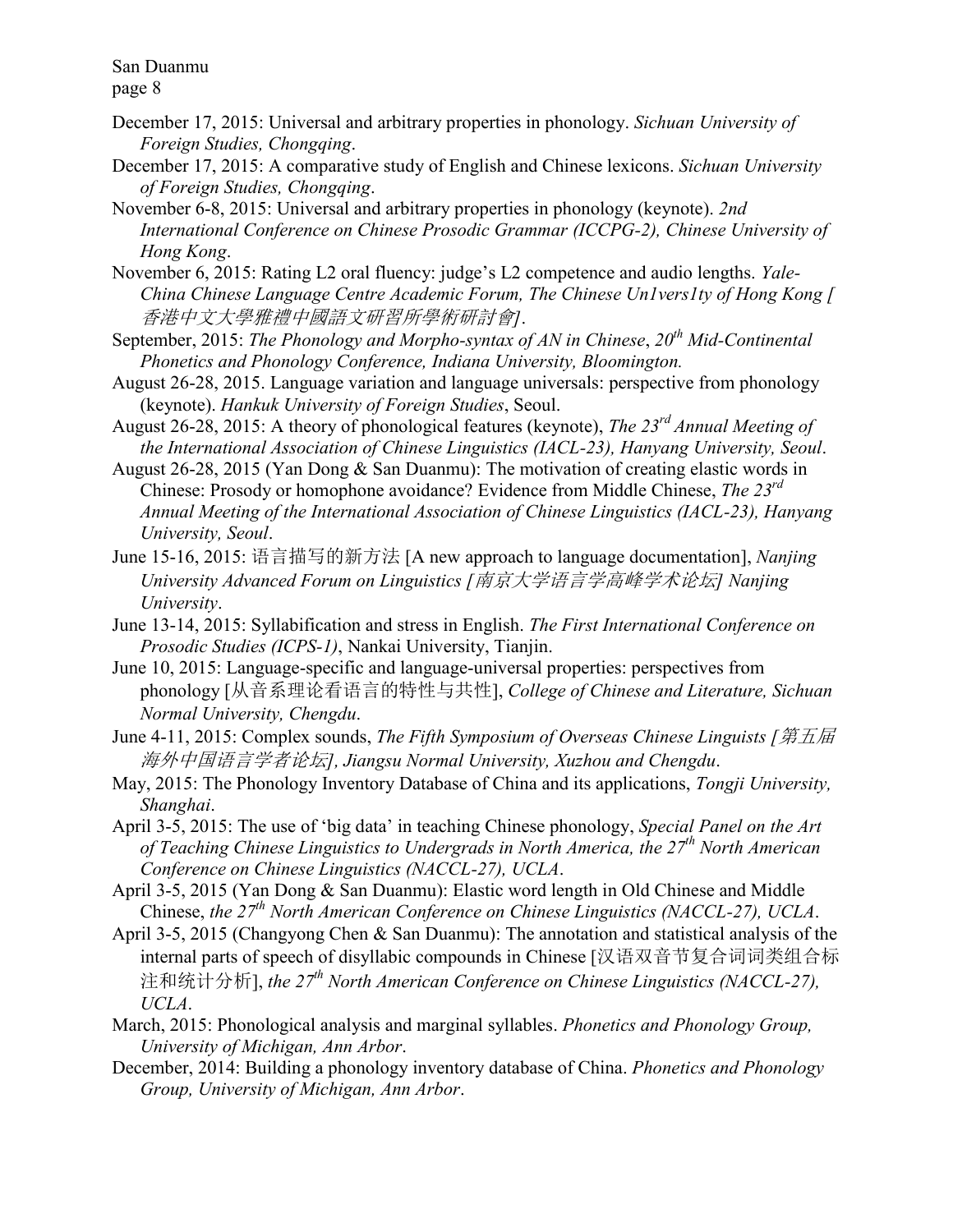- November, 2014: Foot and stress [音步和重音], *Conference on a Series of Books on Prosody-Grammar [*韵律语法系列丛书学术研讨会*]*, Chinese University of Hong Kong.
- October, 2014: *Why is Chinese so repetitive? Elastic words in Chinese, University of Michigan Confucius Institute*.
- September, 2014: *The Weight-Stress Principle in English and Dutch*, *19th Mid-Continental Phonetics and Phonology Conference, University of Wisconsin Madison.*
- September, 2014 (Yan Dong & San Duanmu): *Elastic word length in Classic Chinese, Poster presented at 19th Mid-Continental Phonetics and Phonology Conference, University of Wisconsin Madison.*
- June-July, 2014: Presentations on various phonology topics at Peking University, Jinan University, Tianjin Normal University, Nankai University, and CASS Institute of Linguistics.
- July, 2014: *Fulbright Guest Lecture Program*, Shandong University
- July, 2014: *Fulbright Guest Lecture Program*, Xiamen University
- June, 2014: *Fulbright Guest Lecture Program*, Guangdong University of Foreign Studies
- June, 2014: *Fulbright Guest Lecture Program*, University of Electronic Science and Technology of China
- June, 2014: *Prosody, Grammar, and Information Structure*, Minzu University of China.
- June, 2014: *Prosody and word length in Chinese, International Symposium on Prosody to Commemorate Gösta Bruce*, Lund University, Sweden.
- May, 2014 (San Duanmu, Shengli Feng, and Yan Dong): Judgment of length patterns in Chinese: prosody, last resort, and semantics, *IACL-21 & NACCL-26*, University of Maryland, College Park.
- November, 2013 (San Duanmu and Andrew Larson): *An algorithm for deriving vowel features from phoneme inventory databases, University of Michigan*.
- October, 2013: *Words and Morphemes in Chinese and English, Institute for Chinese Studies, Ohio State University*.
- June, 2013: Building a database of phoneme inventories of China*, Panel presentation on the phonetics and phonology of language surveys in China, the 25th North American Conference on Chinese Linguistics (NACCL-25), University of Michigan, Ann Arbor.*
- April, 2013: Properties of Chinese and English Lexicons*, National University of Singapore*.
- March, 2013: Vowel height*, 18th Mid-Continental Phonetics and Phonology Conference, University of Michigan, Ann Arbor.*
- March, 2013: 汉语单名词的词长弹性研究. 韵律语法研讨会 *[Symposium on prosodic syntax], March 30-31, Chinese University of Hong Kong*.
- February, 2013: When Words are too short: phonology, morphology, and semantics in stretching word length. *Phonetics and Phonology Group, University of Michigan, Ann Arbor*.
- January, 2013: Consonant features in phoneme inventory databases, *CUNY Conference on the Feature in Phonology and Phonetics, January 16-18*.
- December, 2012: A comparative study of English and Chinese lexicons, *University of Western Sydney*.
- December, 2012: Sounds and features in the world's languages, *University of Western Sydney*.

November, 2012 (S. Duanmu, X.T. Zhang, Y. Dong, and M. Opper): A comparative study of lexicon sizes and POS distributions in Chinese and English. *Annual Conference of the Chinese Language Association of Michigan, Wayne State University*.

October, 2012: Sounds and features in phoneme inventory databases. 当代语言科学创新与发展 国际学术研讨会暨《语言科学》创刊十周年庆典*, Jiangsu Normal University, Xuzhou*.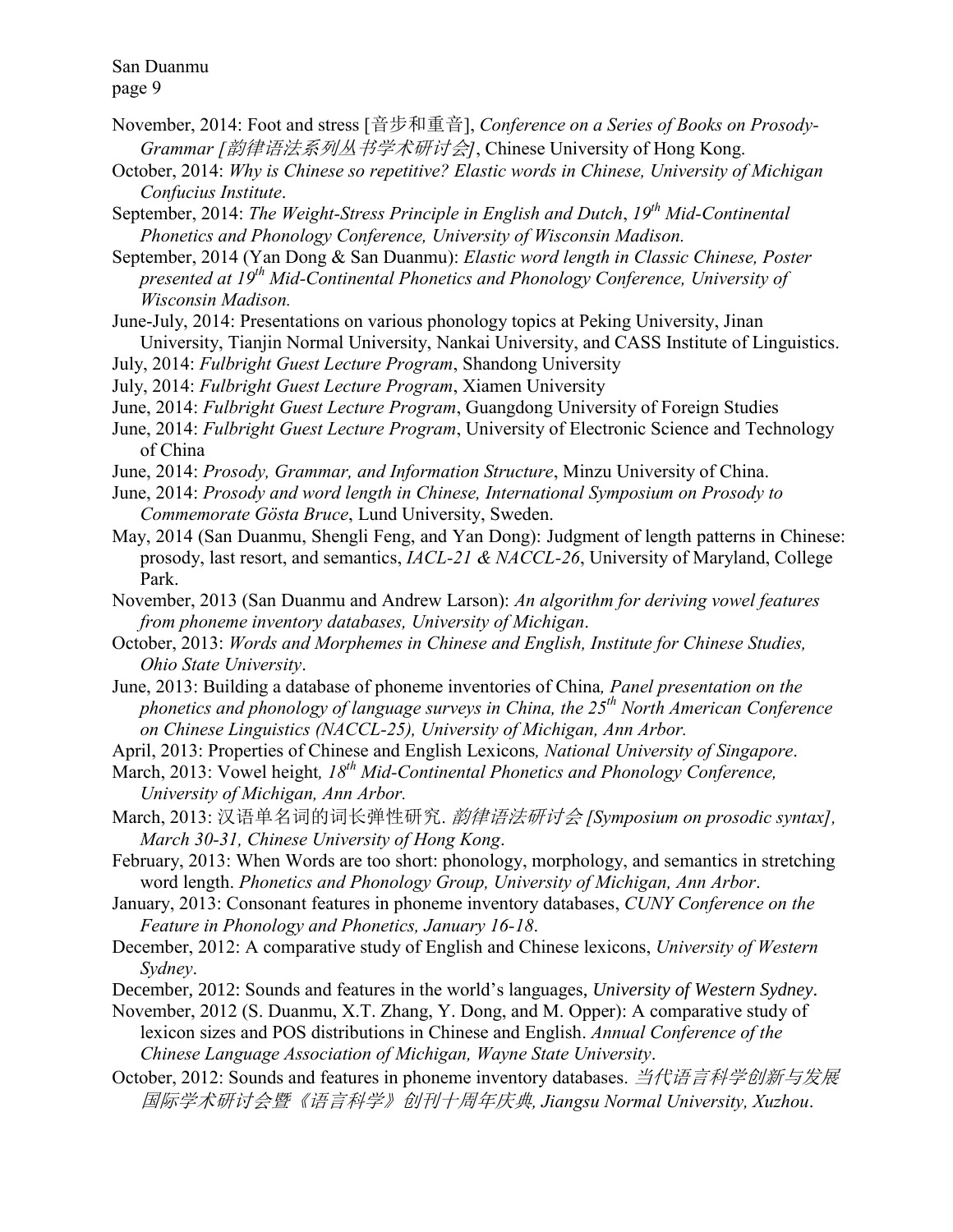- September, 2012: Phonology and the Chinese lexicon. *Phonetics and Phonology Group, University of Michigan, Ann Arbor*.
- September, 2012: A Comparative Study of English and Chinese Lexicons. *Chinese University of Hong Kong*.
- August, 2012: 重音理论及汉语的重音现象 [Metrical theory and metrical phenomena in Chinese]. *Workshop on Chinese Phonology*, *Hong Kong Polytechnic University*.
- August, 2012 (Lijun Huang and San Duanmu): 汉语词长弹性的量化研究 [A quantitative study of elastic word length in Chinese]. *The 20th Annual Meeting of the International Association of Chinese Linguistics (IACL-20), Hong Kong Polytechnic University*.
- August, 2012 (San Duanmu and Lijun Huang): 单词、复合词、词长弹性、以及词汇统计 [Words, Compounds, elastic word length, and lexicon sizes]. *Workshop on Chinese Compounds, Hong Kong Polytechnic University*.
- June, 2012: Explaining the disyllabic requirement in Chinese. *The 24th North American Conference on Chinese Linguistics, University of San Francisco*.
- May, 2012: Lexicon sizes and cognitive consequences: Facts and speculations. *School of Foreign Languages, Sichuan University*.
- January, 2012: "Segments and features." *CUNY Conference on the Segment*, *CUNY Graduate Center, New York*.
- December, 2011: "Understanding age-graded dialectal competence." *The Third Symposium of Overseas Chinese Linguists [*第四届海外中国语言学者论坛*]*, *Xuzhou Normal University, China. Xuzhou and Kunming*.
- December, 2011: "Phoneme databases and distinctive features." *Nanjing University, China*.
- November, 2011: "特徵理論中的几個問題." 第 *12* 屆國際暨第 *29* 屆全國聲韻學學術研討會, *National Central University, Chungli, Taiwwan*.
- November, 2011: "Understanding changing patterns of language use in modern Shanghai." *National Chengchi University, Taiwpei*.
- November, 2011: "Vowel features and phoneme databases." *National Chung Cheng University, Chiayi, Taiwan*.
- October, 2010: "Word length preferences in Chinese [N N] and [V O]." *Mid-Phon, University of Illinois at Urbana-Champaign*.
- September, 2011. "Giving up your mother tongue: changing patterns of language use in modern Shanghai." *Colloquium Series on Contemporary China, Wayne State University, Detroit*.
- August, 2011: "Corpus phonology." Three talks given at 第二期当代语音学与音系学高级研修 班 [The Second Advanced Summer Institute in Phonetics and Phonology]*, Tongji University, China*.
- August, 2011: "Feature theory." 北大语言学高级论坛 [Peking University Advanced Linguistics Forum], *Peking University, Beijing, China*.
- June, 2011: "寻找语言的共性." 汉语韵律沙龙*,* 北京语言大学对外汉语研究中心, 北京.
- June, 2011: "Reflections on Generative Phonology." Parasession on Generative studies of Chinese grammar: the first fifty years, *the 19th International Association of Chinese Linguistics (IACL19), Nankai University, Tianjin, China.*
- June, 2011: "Revisiting word-length preferences in Chinese [再谈汉语的词长选择]." *The 19th International Association of Chinese Linguistics (IACL19), Nankai University, Tianjin, China.*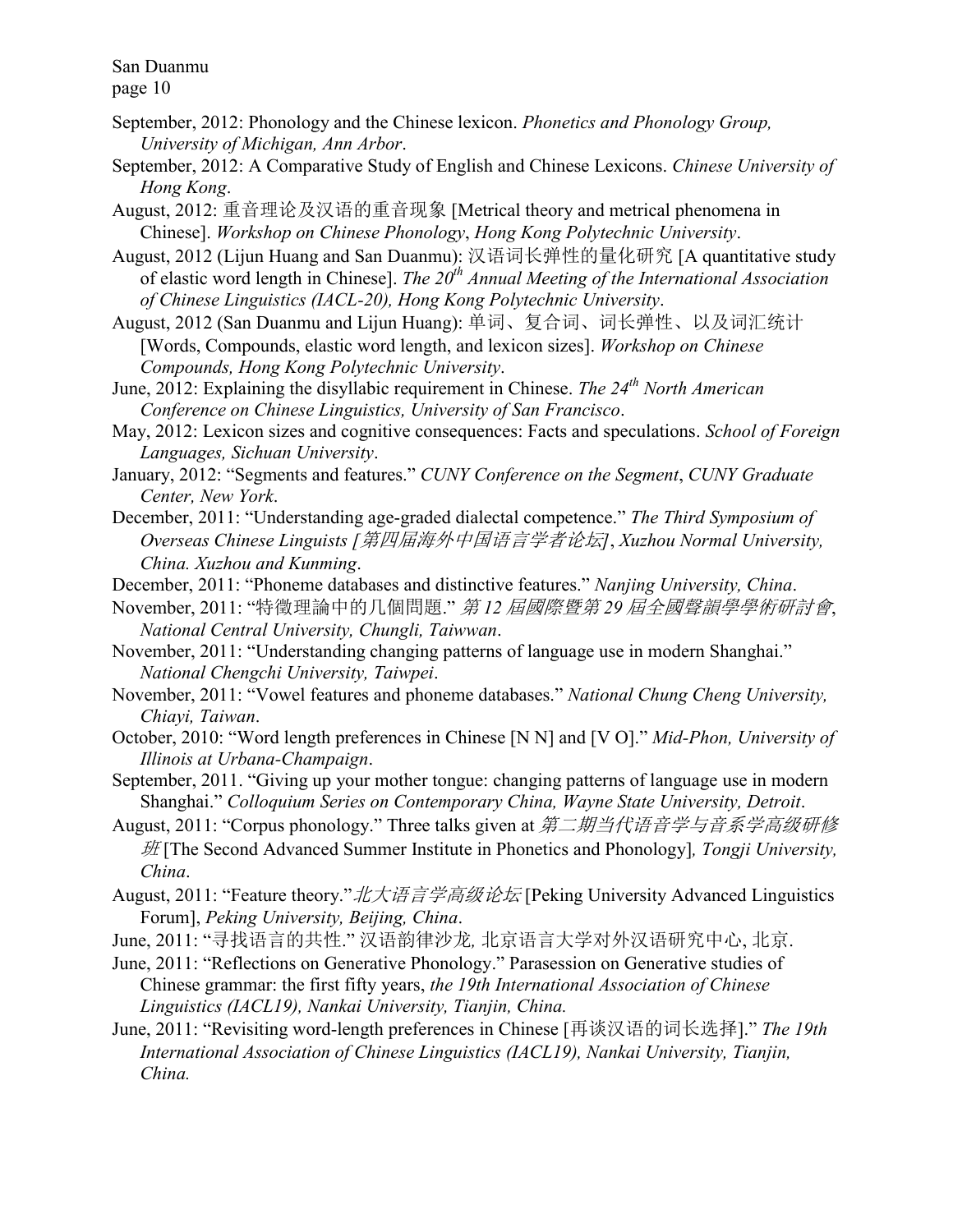- June, 2011 (Michael Opper & San Duanmu): "现代汉语语料中的日语借词统计 [A corpus study of Japanese loans in modern Chinese]." *The 19th International Association of Chinese Linguistics (IACL19)*. *Nankai University, Tianjin, China*.
- June, 2011: "Giving up your mother tongue: changing patterns of language use in modern Shanghai." *Public lecture, Chinese University of Hong Kong*.
- March, 2011 (Duanmu & Yiwen Zhou): "The decline of a prestigious tongue: Language preferences in modern Shanghai." *Center for Chinese Studies Brown Bag Lectures, University of Michigan, Ann Arbor.*

January, 2011: "Chinese syllable structure." *Hanyang University, Seoul, Korea*.

- January, 2011: "对立、特征和发音动作" [Contrast, features, and articulatory gestures]. *Hanyang University, Seoul, Korea*.
- January, 2011: "汉语的词长搭配: 语料库中的韵律规则" [Word-length combinations in Chinese: prosodic patterns in text corpora]. *Hanyang University, Seoul, Korea*.
- January, 2011: "重音, 信息, 和语言的分类" [Stress, information, and language typology]. *Hanyang University, Seoul, Korea*.
- January, 2011: "English syllables and the Weight-Stress Principle." *The 2011 Winter International Conference on Linguistics in Seoul (WICLIS-2011) in Celebration of the 10th Anniversary of the Foundation of the Korean Association for the Study of English Language and Linguistics (KASELL)*, *Korea University, Seoul, Korea*.
- January, 2011: "Vowels and vowel features in the world's languages." *The 2011 Winter International Conference on Linguistics in Seoul (WICLIS-2011) in Celebration of the 10th Anniversary of the Foundation of the Korean Association for the Study of English Language and Linguistics (KASELL)*, *Korea University, Seoul, Korea*.
- November, 2010: "Counting sounds in the world's languages." *LING BLING BASH (Linguistics Concentration Fair)*, *University of Michigan, Ann Arbor*.
- October, 2010 (San Duanmu & Yaoyun Shi): "Vowel Features in P-base." *The Sixteenth Annual Mid-Continental Workshop on Phonology* (*MCWOP-16*), Northwestern University, Evanston.
- October, 2010: "Vowel Features in UPSID." *The 40th Annual Meeting of the Michigan Linguistic Society*, *University of Michigan Flint*.
- June, 2010: "Prosodic Patterns in Text Corpora: Word-length Preferences in Chinese." *Tongji University, Shanghai, China*.
- June, 2010: "A Contrast-based Study of Feature Markedness in P-base." *Sichuan University, Chengdu, China*.
- March, 2010: "Prosody in Text: Patterns of Word-length Choices in Written Chinese Corpora." *Phonetics and Phonology Group, University of Michigan, Ann Arbor*.
- March, 2010: "Syllabification in English: Contextualizing the Law of Initials and the Law of Finals." *Department of Chinese, Translation and Linguistics, City University of Hong Kong*.
- March, 2010: "Prosody in Text: Patterns of Word-length Choices in Written Chinese Corpora." *Department of Chinese, Translation and Linguistics, City University of Hong Kong*.
- January, 2010 (San Duanmu and Huili Zhang): "Phonology and the Chinese Lexicon." *CUNY Word Conference, City University of New York, New York*.
- January, 2010: "Investigating Judgment on Metrical Form: Variation and Agreement." *Symposium: A Comparison of Models for Meter: Corpora and Other Sources of Evidence for Metrical Theory and Method, LSA Annual Meeting, Baltimore*.
- October, 2009: "Features and markedness." *Tongji University, Shanghai*.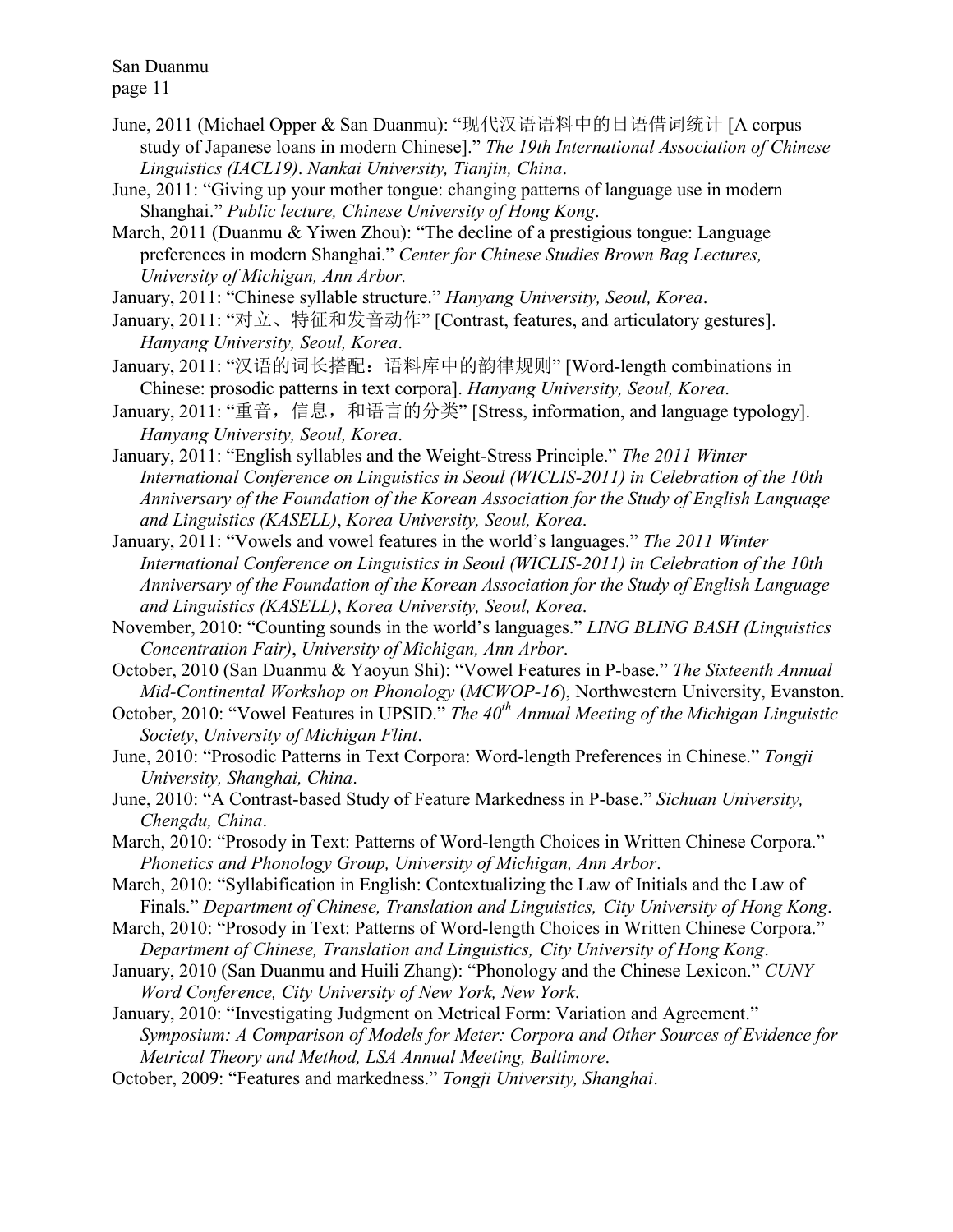- October, 2009: "Onset and the WSP." 第三届当代语言学圆桌会议暨《当代语言学》易名十 周年纪念会 [The Third Linguistics Roundtable of *Contemporary Linguistics* and the Tenth Anniversary of the New Journal Title *Contemporary Linguistics*], *Tongji University, Shanghai*.
- June, 2009: "On the interaction between syntax and phonology: Can phonology override syntax, or vice versa?." *The 21st North American Conference on Chinese Linguistics*, *Bryant University, Providence, RI*.
- February, 2009: "The Weight-Stress Principle: A look at English." *Phonetics and Phonology Group, University of Michigan, Ann Arbor*.
- January, 2009: "Syllabification and the Weight-Stress Principle." *CUNY Foot Conference, City University of New York, New York*.
- October, 2008: "Constraints on syllable inventory: A comparison between Middle Chinese and Modern Chinese." *The 38th Annual Meeting of the Michigan Linguistic Society*, *Wayne State University, Detroit*.
- October, 2008 (Duanmu & Xinting Zhang): "The phonetics and phonology of vowel duration in Hungarian." *The 14th Annual Mid-Continental Workshop on Phonology (MCWOP-14)*, *University of Minnesota, Minneapolis*.
- September, 2008: "The limits of variation in syllable structure: The CVX theory and its implications." *Michigan State University, East Lansing*.
- July, 2008: "谈语料的零散问题 [The Spotty Data Problem]." *Institute of Linguistics, Chinese Academy of Social Sciences, Beijing*.
- July, 2008: "语音"移植"在外语教学和测试中的运用 [Prosody transfer and its applications in language teaching and testing]." *Department of Chinese, Peking University*.
- June, 2008: "语音修改和移植在外语教学和测试中的运用." *Sichuan University, Chengdu*.
- June, 2008: "CVX 音节理论[The CVX theory of syllable structure]." *Shanghai Normal University*.
- April, 2008: "The spotty-data problem in phonology." *The 20th North American Conference on Chinese Linguistics*. *Ohio State University, Columbus*.
- January, 2008: "The CVX theory of syllable structure." *CUNY Syllable Conference, City University of New York, New York*.
- December, 2007: "Japanese Word Accent and the Stress-Syntax Interface." *The 4 th International Workshop on Theoretical East Asian Linguistics*. *City University of Hong Kong*. (Refereed; withdrawn)
- November, 2007: "The CVX theory of syllable structure." *Phonetics and Phonology Group, University of Michigan, Ann Arbor*.
- November, 2007: "Syllable Size and Word-Edge Consonants." *Michigan Linguistics Society 37th Annual Meeting*. *Eastern Michigan University, Ypsilanti*.
- October, 2007: "Word Accent in Japanese: Resolving a Theoretical Conflict." *The 13th Mid-Continental Workshop on Phonology*. *Ohio State University, Columbus, OH*.
- June, 2007: "Stress, information, and language typology [重音,信息,和语言的分类]." *The Third Symposium of Overseas Chinese Linguists [*第三届海外中国语言学者论坛*]*. *Xuzhou Normal University*, *Xuzhoiu and Ulumuqi*.
- May, 2007 (Zheng Xu and San Duanmu): "Chinese [A N] and [N N] revisited." *The 15th International Association of Chinese Linguistics & the 19th North American Conference on Chinese Linguistics Joint Conference*. *Columbia University*.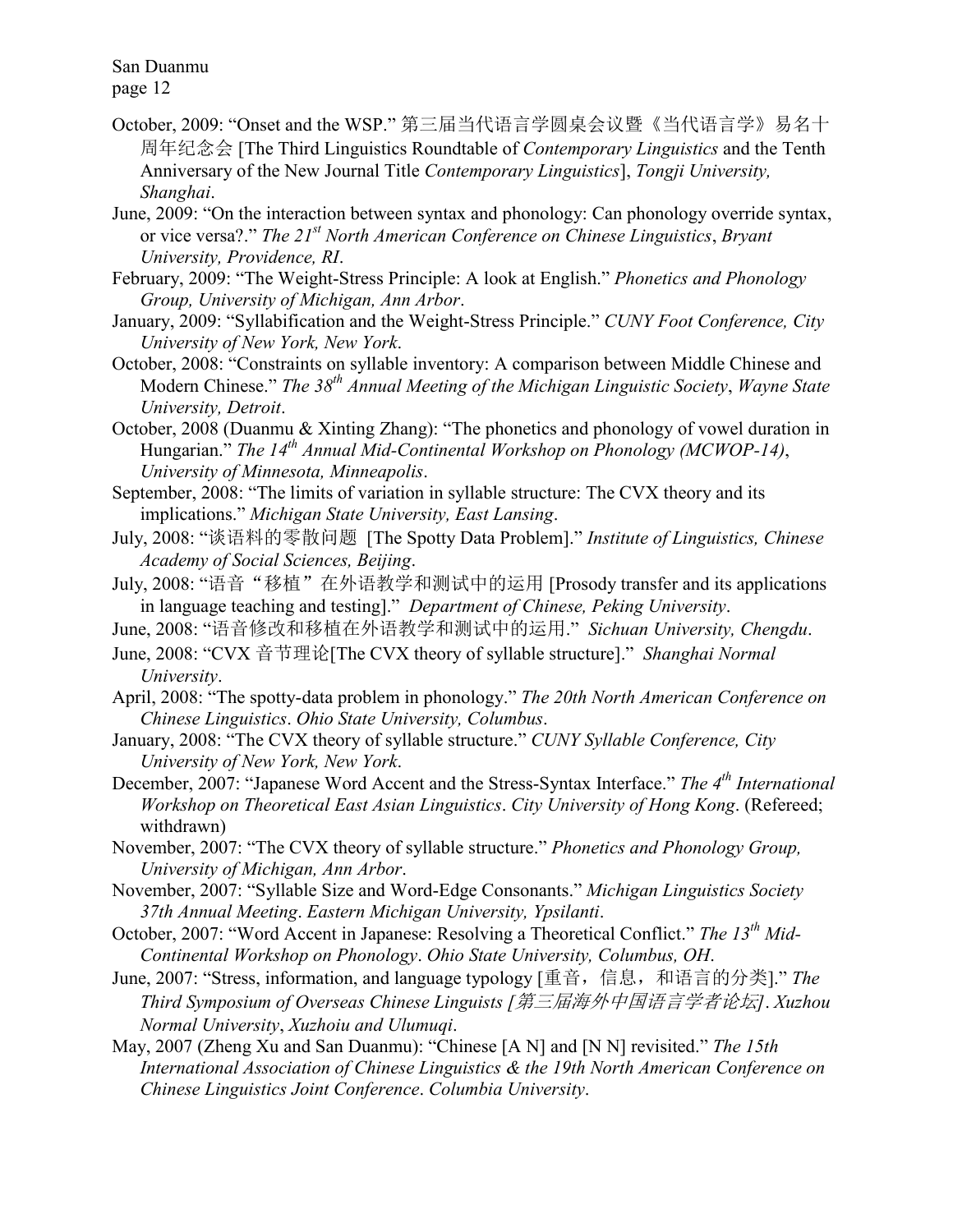- May, 2007: "Syllable structure in Jiarong." *The 15th International Association of Chinese Linguistics & the 19th North American Conference on Chinese Linguistics Joint Conference*. *Columbia University*.
- May, 2007 (Xinting Zhang, San Duanmu, Yuchau E. Hsiao, and Kay Sung): "Beat-sharing in poetry: an experimental study." *Experimental Approaches to Optimality Theory*. *University of Michigan, Ann Arbor*.
- March, 2007: "A non-parametric theory of phrasal stress and pitch accent in Japanese." *Phonetics and Phonology Group, University of Michigan, Ann Arbor.*
- December, 2006: "Syllable structure in New Shanghai." *Chicago Workshop on Chinese Linguistics*, *University of Chicago*.
- November, 2006: "The CVX theory of syllable structure: evidence from German." *University College Edinburgh*.
- November, 2006: "The Information-Stress Principle and prosodic phrasing in Japanese." *University College London*.
- November, 2006: "The CVX theory of syllable structure: evidence from English." *University College London*.
- November, 2006: "A two-accent model of Japanese word prosody." *International Conference on East Asian Linguistics*, *University of Toronto*.
- June, 2006: "音节研究中的一些问题 [Some issues on syllable structure]." *Peking University*.
- December, 2005: "Syllable analysis and implications for linguistic theory." *Harvard University, Cambridge, MA*.
- October, 2005 (Xinting Zhang, Li Yang, and San Duanmu): An Experimental Study of Tone 2 Sandhi in Standard Chinese. *The 11th Mid-Continental Workshop on Phonology*, *University of Michigan, Ann Arbor*.
- July, 2005: Commentator on "Mandarin Adaptations of Coda Nasals in English loanwords" by Fengfan Hsieh, Michael Kenstowicz, and Xiaomin Mou. *The Third Workshop on Theoretical East Asian Linguistics*, *Harvard University, Cambridge, MA*.
- July, 2005 (San Duanmu and Li Yang): "Modeling the metrical typology of Chinese folk verse." *Workshop on Theoretical East Asian Linguistics*, *Harvard University, Cambridge, MA*. (Poster session)
- June, 2005 (Li Yang and San Duanmu): "Prosodic patterns in modern Chinese folk verse." *The 17th North American Conference on Chinese Linguistics*, *Monterey, California*.
- June, 2005 (San Duanmu and Nathan Stiennon): "Prosodic invariance in Chinese and English words." *Between Stress and Tone (BeST), Leiden University, The Netherlands*. (Accepted for the poster session; withdrawn)
- May, 2005: "The Information-Stress Principle: a general theory of phrasal stress." *National Chiao Tung University, Hsichu, Taiwan.*
- May, 2005: "The CVX theory of syllable structure." *National Kaohsiung Normal University, Kaohsiung, Taiwan.*
- May, 2005: "Statistical considerations in linguistic analysis." *National Chung Cheng University, Chiayi, Taiwan.*
- May, 2005: "Approaches to linguistic variations." *The First Theoretical Phonology Conference* 「第一屆理論音韻學研討會」*, National Chengchi University, Taipei.*
- February, 2005: "Prosodic patterns in Chinese poetry." *Center for Chinese Studies Brown Bag Lectures, University of Michigan, Ann Arbor*.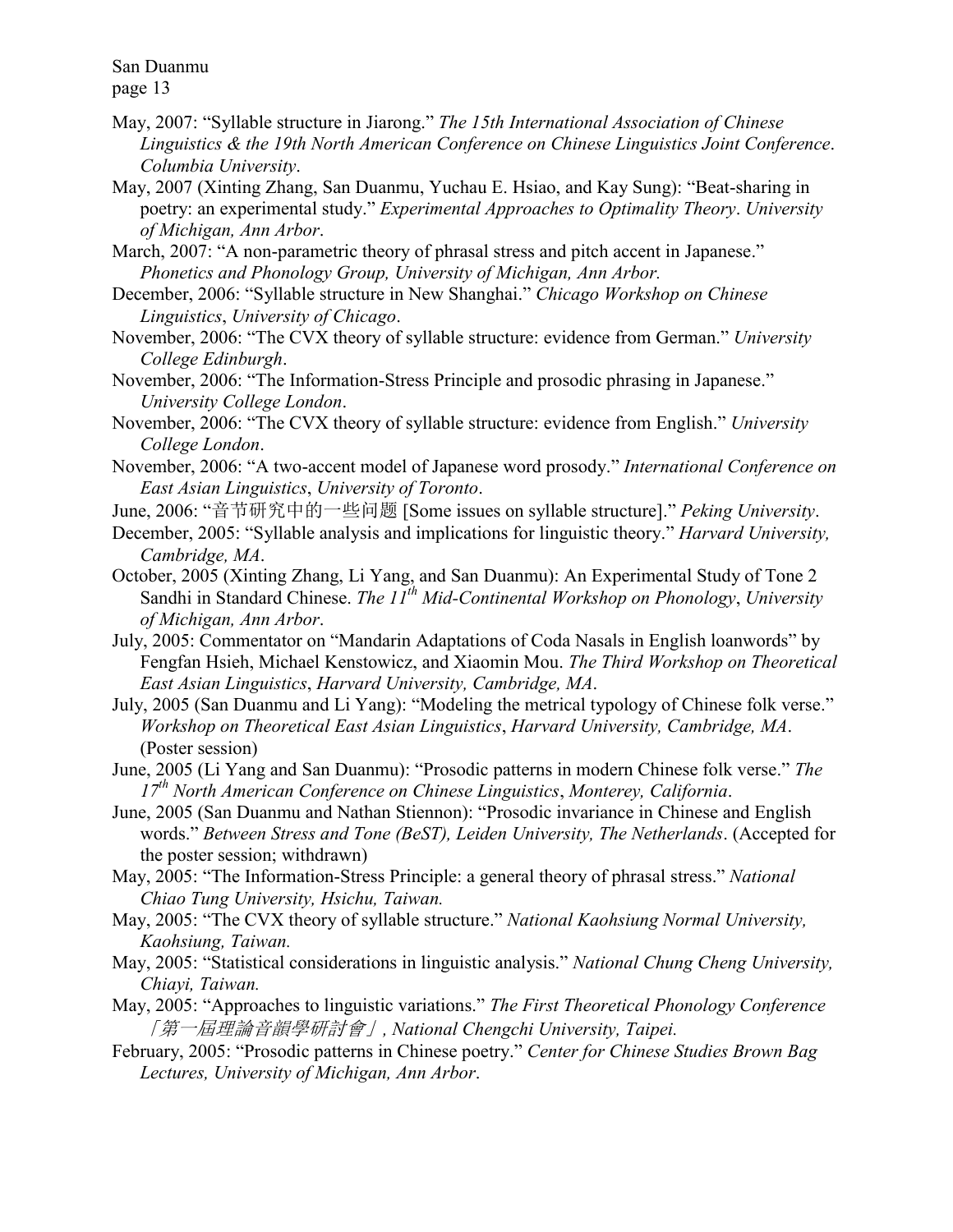December, 2004: "The tone-syntax interface in Chinese: some recent controversies." *The 4th International Symposium on Tone: Cross-Linguistic Studies of Tonal Phenomena: Historical Development, Tone-syntax, and Descriptive Studies, December 14-16, 2004. Research Institute for Languages and Cultures of Asia and Africa, Tokyo University of Foreign Studies, Tokyo, Japan*.

November, 2004: "Phonological universals and variations." *Wayne State University, Detroit, MI*.

- October, 2004 (San Duanmu and Nathan Stiennon): "Tonal requirements in regulated Chinese verse: a corpus study." *The 10th Mid-Continental Workshop on Phonology*, *Northwestern University, Evanston, IL*.
- October, 2004 (San Duanmu and Nathan Stiennon): "The weight-stress relation in English words." *The 10th Mid-Continental Workshop on Phonology*, *Northwestern University, Evanston, IL*.
- October, 2004: "Current issues in distinctive features." *Phonetics and Phonology Group, University of Michigan, Ann Arbor.*
- September, 2004: "Prosody in language processing." *Computational Linguistics Group, University of Michigan, Ann Arbor.*
- June, 2004: "A comparative look at the phonologies of Chinese and English." *Shanxi Normal University*.
- June, 2004: "Phonological universals: problems with parameters and Optimality Theory." *The 12th Annual Meeting of the International Association of Chinese Linguistics and the 2nd International Symposium of Chinese Linguistics, Tianjin, China*.
- June, 2004: "Two approaches to English word stress: the one-good-pattern approach and the many-good-patterns approach." *Peking University*.
- March, 2004 (Hamid Ouali and San Duanmu): "Syllabification in Berber: New Evidence from Tamazight." *The 32nd North American Conference on Afroasiatic Linguistics (NACAL 32)*. *San Diego*.
- November, 2003: "A quantitative study of syllable structure in Chinese." *The 9th Mid-Continental Workshop on Phonology, University of Illinois at Urbana-Champaign*.
- November, 2003 (Hamid Ouali and San Duanmu): "Syllabification in Tamazight Berber: analysis of folk songs." *The 9th Mid-Continental Workshop on Phonology, University of Illinois at Urbana-Champaign*.
- July, 2003: "The Phonology of the Syllable in Shanghai." *The 15th North American Conference on Chinese Linguistics*., *East Lansing*.
- January, 2003: "Meter in English and Chinese." *Phonetics and Phonology Group, University of Michigan, Ann Arbor.*
- November, 2002: "A critical review of phonological rules, parameters, and Optimality Theory." *National Tsinghua University, Taiwan*.
- November, 2002: "Approaches to phonological universals." *National Taiwan Normal University, Taipei*.
- November, 2002: "Tone and non-tone languages: Chinese and English." *Eighth International Symposium on Chinese Languages and Linguistics, Taipei*.
- October, 2002: "Tonal distinctions and contour tone split." *The Eighth Mid-Continental Workshop on Phonology*, *University of Indiana, Bloomington.*
- September, 2002: "Approaches to language universals: a phonological perspective." *Linguistic Colloquium, University of Michigan, Ann Arbor.*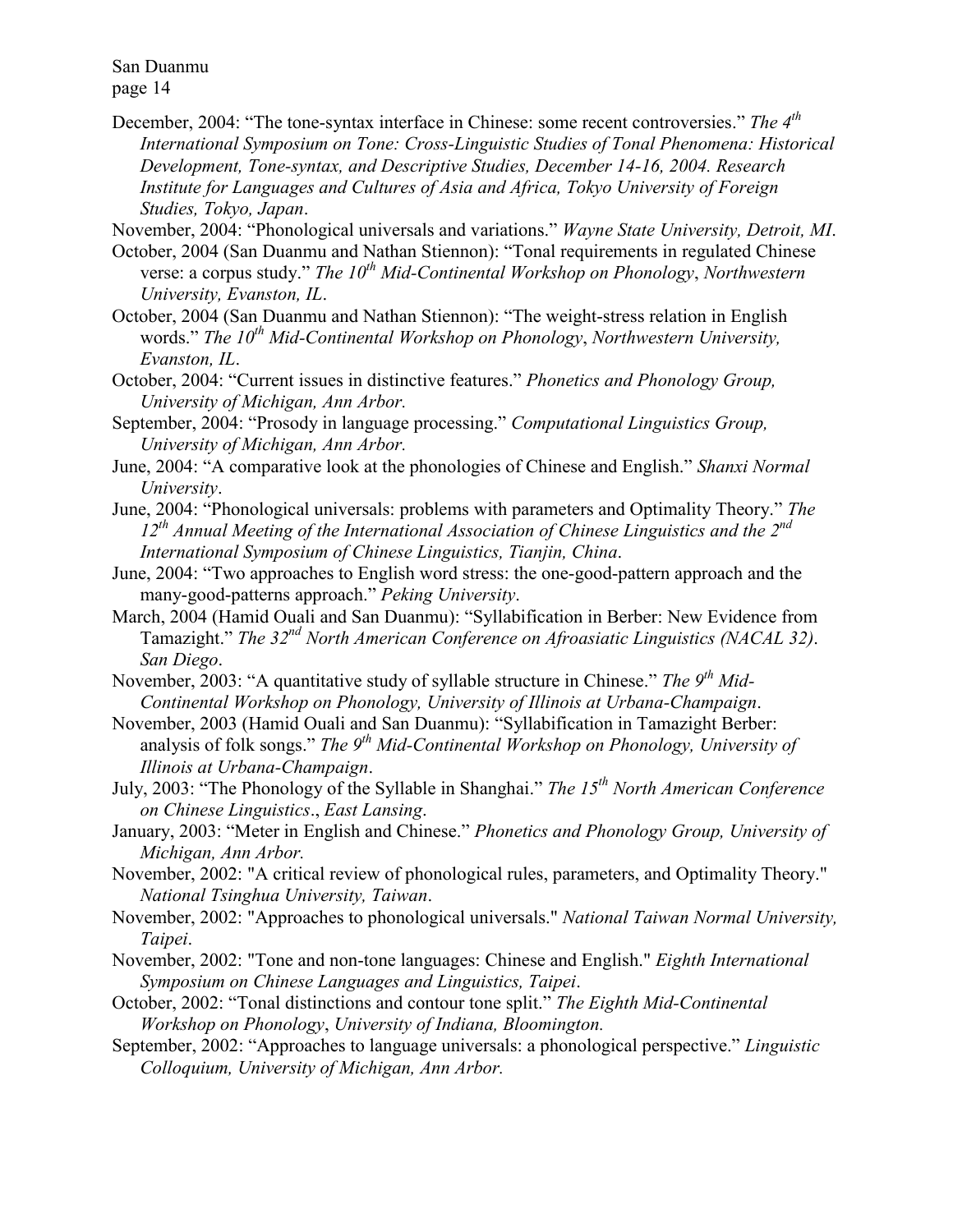- August, 2002: "The Word Length Problem in Chinese." *The 11th Annual Meeting of the International Association of Chinese Linguistics, Aichi Prefectural University, Nagoya, Japan.*
- April, 2002: "Explanation of language differences: English and Chinese." *Second North American Phonology Conference, Concordia University, Montreal, Canada*.
- Nov, 2001: "Universal patterns in language: hidden similarities between English and Chinese." *Center for Chinese Studies Brown Bag Lectures, University of Michigan, Ann Arbor.*
- October, 2001: "A corpus study of Chinese poetry." *The Seventh Mid-Continental Workshop on Phonology, University of Iowa, Iowa City.*
- October, 2001: "Approaches to language universals and differences." *Phonetics and Phonology Group, University of Michigan, Ann Arbor.*
- July, 2001: "Current issues in phonology." *Sichuan Union University, Chengdu, China.*
- July, 2001: "Modern linguistic theory and its relevance to Chinese." *International Symposium on Dunhuang Buddhist Art and Culture, Lanzhou University, China.*
- June, 2001: "Syntax and metrics in Chinese poetry." *The 10th Annual Meeting of the International Association of Chinese Linguistics and the 13th North American Conference on Chinese Linguistics, University of California Irvine.*
- May, 2001: "Phonological universals and Exceptions." *National Chengchi University, Taipei.*
- May, 2001: "Phonological features and onset clusters." *The Seventh International and Nineteenth National Conferences on Chinese Phonology, Taipei*.
- February, 2001: "Syntax and metrics in Chinese poetry." *Phonetics and Phonology Group, University of Michigan, Ann Arbor.*
- December, 2000: "Three theories of tonogenesis." *Historical Linguistics Group, University of Michigan, Ann Arbor.*
- October, 2000: "Approaches to language variation." *Phonetics and Phonology Group, University of Michigan, Ann Arbor.*
- October, 2000: "Rules, Constraints, and Exceptions in Phonology: The case of English stress." *Linguistic Colloquium, Michigan State University*.
- October, 2000: "Phonological parameters and language variation." *The Sixth Mid-Continental Workshop on Phonology, Ohio State University, Columbus.*
- August, 2000: "Generative phonology: developments and perspectives." *Linguistics in the Next Decade, Academia Sinica, Taipei, Taiwan*.
- June, 2000: "Hanyu de jiezou [Prosody in Chinese]." *The 12th North American Conference on Chinese Linguistics, University of California, San Diego.*
- April, 2000: "Tone 3 Sandhi (T3S) in Standard Chinese." *The First North American Phonology Conference, Concordia College, Montreal, Canada*.
- October, 1999: "Sounds of English." *The 10th Annual Meeting of the Mid West Association of Language Learning Technologies,University of Michigan, Ann Arbor.*
- September, 1999: "The Word in Chinese." *Linguistic Colloquium*, *Tilburg University, The Netherlands.*
- August-September, 1999: "Lectures on Chinese Prosody." *Tilburg University, The Netherlands*.
- June, 1999: "Tone 3 Sandhi (T3S) in Standard Chinese." *The 11th North American Conference on Chinese Linguistics, Harvard University, Cambridge, MA.*
- February, 1999: "Developing software for teaching Chinese pronunciation." *Center for Chinese Studies Brown Bag Lectures, University of Michigan, Ann Arbor.*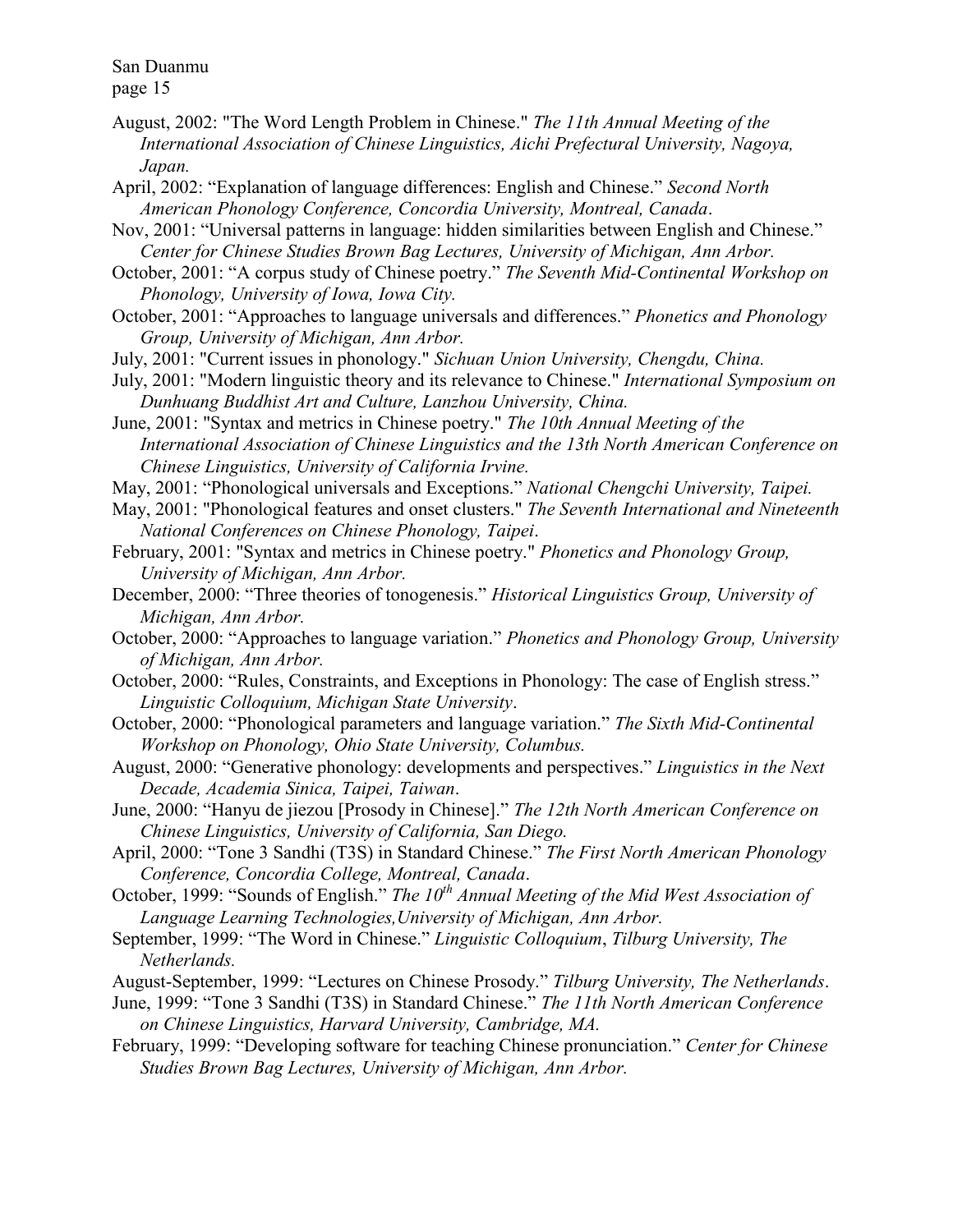- December, 1998 (Duanmu & Alex Sergay): "Sounds of English." *The Second International Conference on Multimedia Language Education (ROCMELIA'98), The Chinese Military Academy, Taiwan.*
- November, 1998: "The Third Tone Sandhi in Standard Chinese." *Phonetics and Phonology Group, University of Michigan, Ann Arbor.*
- October, 1998: "English Stress and metrical structure." *The Fourth Mid-Continental Workshop on Phonology, University of Michigan, Ann Arbor.*
- July, 1998: "Phonetic and phonological issues in Chinese prosody", *Phonetics Lab, Chinese Academy of Social Sciences*.
- July, 1998: "Recent development in phonological theory and its relevance to the study of Chinese", *Institute of Linguistics, Chinese Academy of Social Sciences*.
- July, 1998: "Fuyin yu shengdiao de xianghu zuoyong: Zhangyu and Chaoxianyu [Consonanttone interactions: Tibetan and Korean]", *Institute of Minority Studies, Chinese Academy of Social Sciences*.
- July, 1998: "Youxuanlun jiqi zai hanyu yinxi yanjiu zhong de yingyong [Optimality Theory and its application in Chinese phonology]", *Department of Chinese, Peking University*.
- July, 1998: "Hanyu zhong ci de changdu yu cixu [Word length and word order in Chinese]", *Department of Chinese, Peking University*.
- July, 1998 (Mi-Ryoung Kim & Duanmu): "The correlation between onset types and tone in Chonnam Koran,". *The 1998 Meeting of the International Circle of Korean Linguists (ICKL), University of Hawaii at Manoa*.
- June, 1998: "Missing GVX forms in Mandarin Chinese." *The Joint Meeting of the Seventh Annual Meeting of the International Association of Chinese Linguistics and the Tenth North American Conference on Chinese Linguistics, Stanford University, Stanford, California.*
- March, 1998: "Segmental Distribution and Variation in Standard Chinese: Phonetic and Phonological Considerations." *Phonetics and Phonology Group*, *University of Michigan, Ann Arbor*.
- November, 1997: "Stress and the development of disyllabic vocabulary in Chinese." *The 6th Annual Workshop on Comparative Linguistics, Detroit, MI*.
- October, 1997: "Metrical Structure and Tone: Evidence from Mandarin and Shanghai." *The Third Mid-Continental Workshop on Phonology*, *October, Bloomington, Indiana*.
- May, 1997: "On FOOT and tone." *The Ninth North American Conference on Chinese Linguistics*, *May, University of Victoria, Canada*.
- February, 1997: "On the structure of metrical units." *Phonetics and Phonology Group*, *University of Michigan, Ann Arbor*.
- December, 1996: "Visualizing voice." *Focus on Teaching Series, Office of Instructional Technology, University of Michigan, Ann Arbor.*
- November, 1996: "Phonologically motivated word order movement." *Mid Continental Workshop on Phonology, Urbana-Champaign.*
- June, 1996: "The role of the syllable in Chinese phonology." Paper presented at *The Phonology of World's Languages: The Syllable (OUP-Pezenas), Pezenas, France.*

May, 1996: "Pre-juncture lengthening and Foot Binarity." *Eighth North American Conference on Chinese Linguistics, Urbana-Champaign.*

November, 1995: "The phonology of pre-juncture lengthening." *Mid Continental Workshop on Phonology, Ohio State University, Columbus, Ohio.*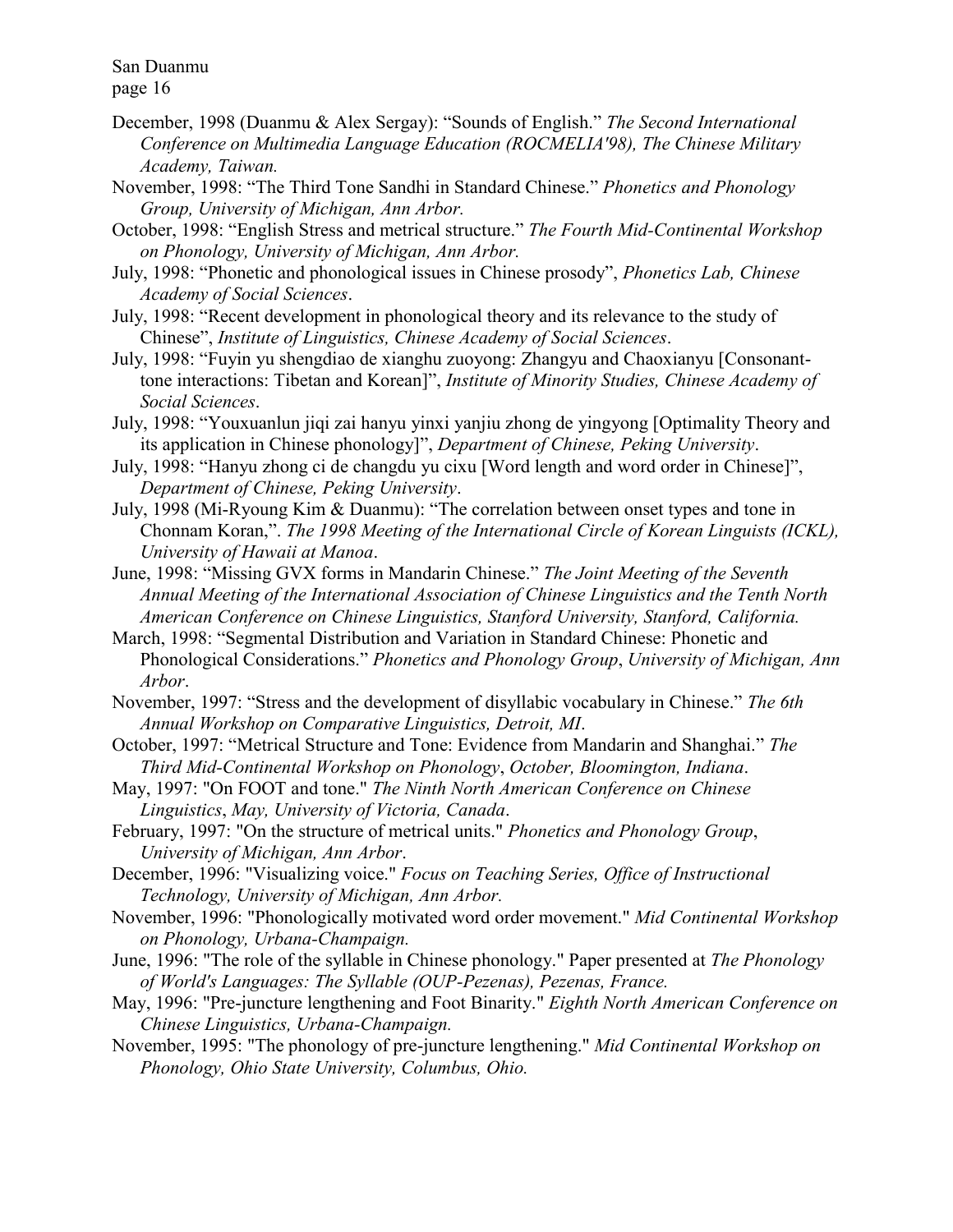page 17

- November, 1995: "Some properties of a tone language." *Center for Chinese Studies Brown Bag Lectures, University of Michigan.*
- October, 1995: "Overview of Optimality: How it started." *Optimality Workshop, Program in Linguistics, University of Michigan*.
- October, 1995: "Computerized phonetic teaching tools." *Focus on Teaching Series, Office of Instructional Technology, University of Michigan.*
- October, 1995: "Alignment and the cycle are different." *Tilburg Conference on Derivational Residues, Tilburg, The Netherlands.*
- June, 1995: "Cyclicity and Optimality Theory." *The Joint Meeting of the Fourth International Conference on Chinese Linguistics and Seventh North American Conference on Chinese Linguistics, University of Wisconsin-Madison.*
- May, 1995: "Word order in Chinese [V-O N] compounds." *Theoretical Linguistics Colloquium, University of California Irvine.*
- May, 1995: "Disfluency, bisyllabicism, syllable, and tone." *East Asian Linguistics Colloquium, University of California Irvine.*
- January, 1995: "The University of Michigan Phonetic Training Tools." *Linguistic Society of America Annual Meeting, New Orleans.*
- May, 1994: "Lengthening in a Monosyllabic Foot." *Fourth North American Conference on Chinese Linguistics, Los Angeles.*
- February, 1994: "Phonologically triggered morpheme/word order movement." *Michigan State University Linguistics Colloquium, East Lansing.*
- October, 1993: "Wordhood in Chinese nominals." *Michigan Linguistic Society Annual Meeting, Detroit.*
- May, 1993: "What exactly is the 'Rhythmic Effect'?" *The Fifth North America Conference on Chinese Linguistics, University of Delaware.*
- March, 1993: "Interactions between pitch, tone, and stress." *Prosodic Workshop, Program in Linguistics, University of Michigan.*
- October, 1992: "Basic tones, sandhi tones, isolation tones, etc." *International Conference on Sino-Tibetan Languages and Linguistics, Berkeley.*
- May, 1992: "Quantifying segmental durations." *Fourth North American Conference on Chinese Linguistics, Ann Arbor.*
- April, 1992: "End-based theory, cyclic stress, and tonal domains." *The 28th Annual Meeting of the Chicago Linguistic Society, Chicago.*
- February, 1992: "Re-examining contour tones in Chinese." *The 18th Annual Meeting of the Berkeley Linguistic Society, Special Session on Typology of Tone, Berkeley.*
- October, 1991: "The effect of contrastive stress on association domains." *Michigan Linguistic Society Annual Meeting, Ann Arbor.*
- May, 1991: "Stress and tonal domains in Danyang." *Third North American Conference on Chinese Linguistics, Ithaca.*
- May, 1991 (with Bingfu Lu): "A case study of the relation between rhythm and syntax in Chinese." *Third North American Conference on Chinese Linguistics, Ithaca.*

May, 1991: "A Featural Analysis of Tonogenesis and Tone-split." *First Annual Meeting of Southeast Asian Linguistic Society, Detroit.*

March, 1991: "Stress and syntax-phonology mismatches." *West Coast Conference on Formal Linguistics X, Tempe.*